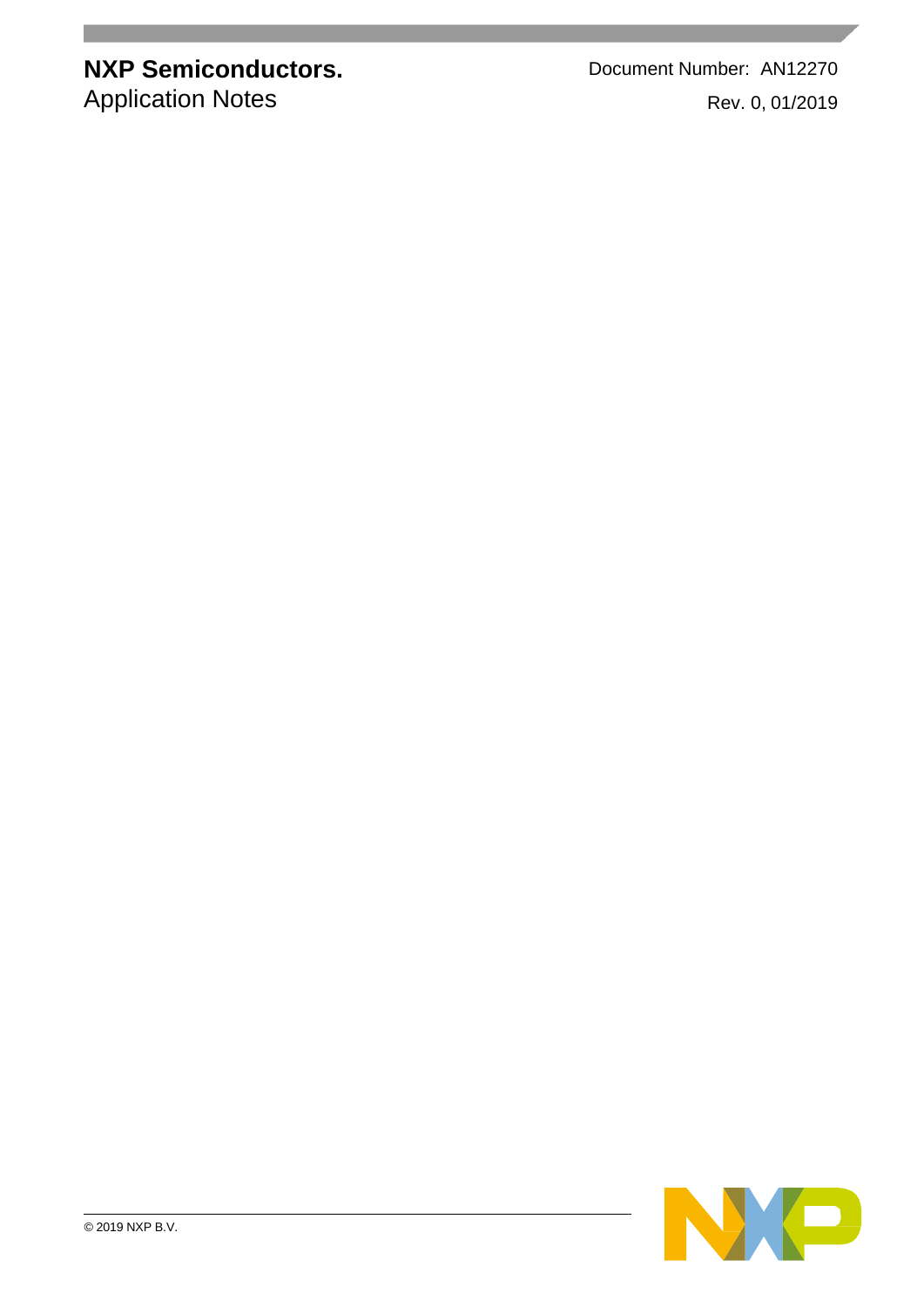# **Bringing up Layerscape devices using CCS script and DRAM boot**

### <span id="page-1-0"></span>**1. Introduction**

After the power is turned on, the Layerscape (LS) device starts the booting process. It fetches RCW (Reset Configuration Word) from the boot source specified with the configuration pins cfg\_rcw\_src. If the flash memory that stores the boot image is blank, RCW is invalid. The LS devices' boot logic first checks the format of RCW; when it does not see a valid header, the booting process is stalled.

If the boot source is removable, such as an SD card, then the SD card can be programmed with either a PC, or with other boards.

For the boot flash, such as SPI flash/NOR flash/NAND flash/eMMC, which is typically soldered on the board, following are two common ways to program the boot image:

- 1. If possible, modify the cfg rcw src pin strapping to select a valid hard coded RCW option, as specified in the Reference Manual. This will put the device in a good state. Then, use the flash programming tools of the users' choice to program the flash.
- 2. Use NXP CodeWarrior flash programming tool. CodeWarrior tool implements a method to override RCW, even when flash is blank. CW forces a hard coded RCW into the device without relying on switches and proceeds to program the flash device.

There is a 3rd less common way to program the flash:

3. Using a JTAG/BSDL flash programming tool, such as Asset.

This application note describes a new method to bring up a Layerscape board.

#### **Contents**

| 1.  |  |
|-----|--|
| 2.  |  |
| 3.  |  |
|     |  |
|     |  |
|     |  |
|     |  |
|     |  |
|     |  |
| A.4 |  |
|     |  |
|     |  |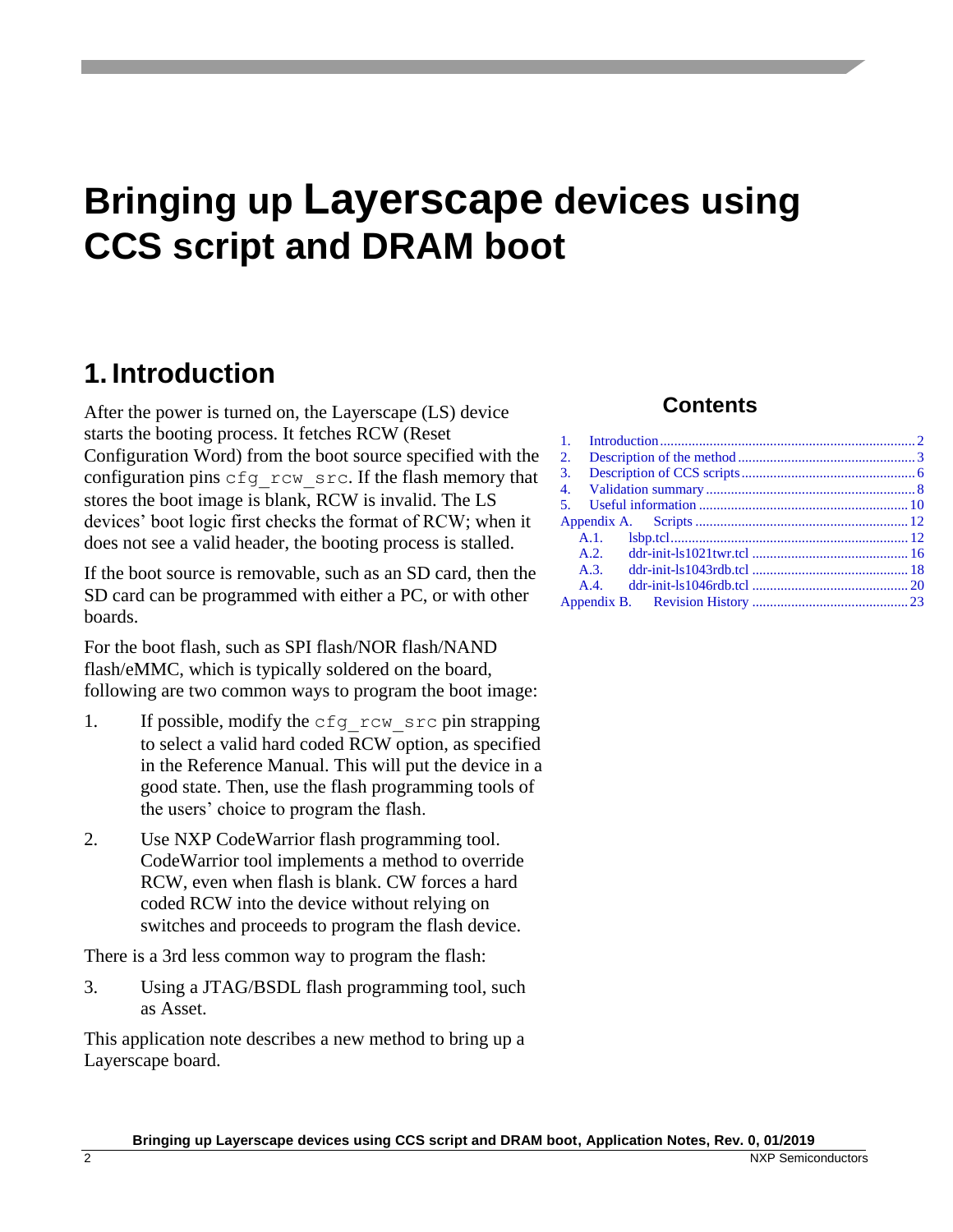### <span id="page-2-0"></span>**2. Description of the method**

**Note:** Users must ensure that the RESET\_REQ signal does not generate HRESET\_B or PORESET\_B signals in order for this method to work.

CodeWarrior comes with a low-level scripting tool CCS (CodeWarrior Communication Server). CCS uses commands, as well as a series of commands in TCL script to control and communicate with the boards.

A TCL script named lsbp.tcl is developed to simplify and automate the bring-up process. The full script is provided in [Appendix A](#page-11-0) for the purpose of information and reference. The script only needs a few customizations to start the bring up process for a new board.

This method requires that U-Boot image be loaded into DDR via JTAG, and thus depends on a working DDR.

The 1sbp.tcl script calls the DDR init script that is used to configure and initialize the DDR controller registers.

**Note**: The user should utilize the QCVS DDR tool to obtain the correct DDR controller register values for the board. For a specific hard code RCW used in lsbp.tcl, there is a fixed DDR clock ratio, which cannot be overridden/changed. Be sure to use the correct DDR speed in the QCVS tool to generate working DDR register settings.

If the DDR is working and boot image can be reliably loaded to DDR, we can typically expect to view some output on the console port. Users should proceed to debug the U-Boot until it boots successfully to the command prompt.

Followings are the steps to bring up a new board:

1) Customize lsbp.tcl.

More information is in the **Section 3**, "Description of the CCS scripts".

2) Customize DDR init file.

An example DDR init file is provided as template for each supported device in [Appendix A.](#page-11-0) Users need to modify the DDR register setting based on DDR design of their boards.

3) Install CodeWarrior.

Download *CodeWarrior for QorIQ LS series Armv8 ISA* from [NXP website.](https://www.nxp.com/)

CCS executable can be found, in

*{installation directory\Common\CCS\bin}.*

For example,

*C:\Freescale\CW4NET\_v2018.01\Common\CCS\bin*

- 4) Copy all the TCL scripts and u-boot.bin to the CCS directory.
- 5) Launch CCS.

Double click ccs.exe.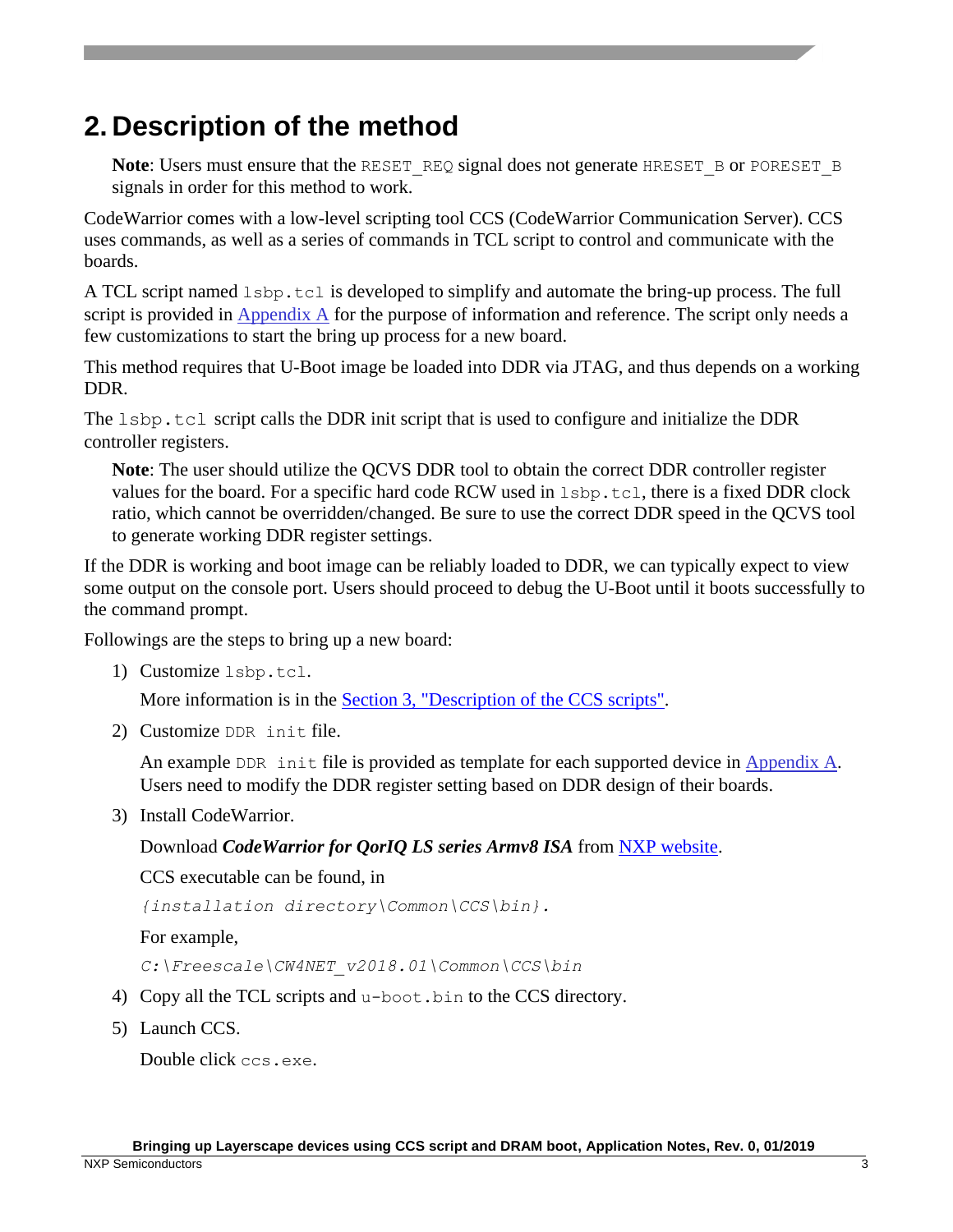

**Figure 1: CCS icon in the System Tray**

6) In CCS windows, run the  $\text{lspb.tcl script.}$ 

```
(bin) 64 % source 1sbp.tcl
(bin) 64 % lsbp::1sbp
Chain Position 0: LS1043A
Chain Position 1: CoreSight ATB Funnel
Chain Position 2: CoreSight ATB Funnel
Chain Position 3: CoreSight TMC
Chain Position 4: CoreSight TMC
Chain Position 5: CoreSight ATB Funnel
Chain Position 6: CoreSight STM
Chain Position 7: CoreSight TMC
Chain Position 8: CoreSight ATB Funnel
Chain Position 9: CoreSight ATB Funnel
Chain Position 10: CoreSight TMC
Chain Position 11: CoreSight TMC
Chain Position 12: CoreSight TMC
Chain Position 13: CoreSight CTI
Chain Position 14: CoreSight CTI
Chain Position 15: CoreSight CTI
Chain Position 16: Cortex-A53
Chain Position 17: CoreSight CTI
Chain Position 18: Cortex-A53 PMU
Chain Position 19: Cortex-A53 ETM
Chain Position 20: Cortex-A53
Chain Position 21: CoreSight CTI
Chain Position 22: Cortex-A53 PMU
Chain Position 23: Cortex-A53 ETM
Chain Position 24: Cortex-A53
Chain Position 25: CoreSight CTI
Chain Position 26: Cortex-A53 PMU
Chain Position 27: Cortex-A53 ETM
Chain Position 28: Cortex-A53
Chain Position 29: CoreSight CTI
Chain Position 30: Cortex-A53 PMU
Chain Position 31: Cortex-A53 ETM
Chain Position 32: DAP
Chain Position 33: SAP2
(bin) 65 %
```
**Figure 2: Output after running the lsbp.tcl script**

Once U-Boot from DRAM boot is successful, the flash image can be burned to the flash with U-Boot command. Then the board can boot from the flash, without JTAG's involvement. In the beginning of the board bring-up, it is possible that network interface is not working yet. So TFTP cannot be used to

Double click the CCS icon in the bottom right System Tray.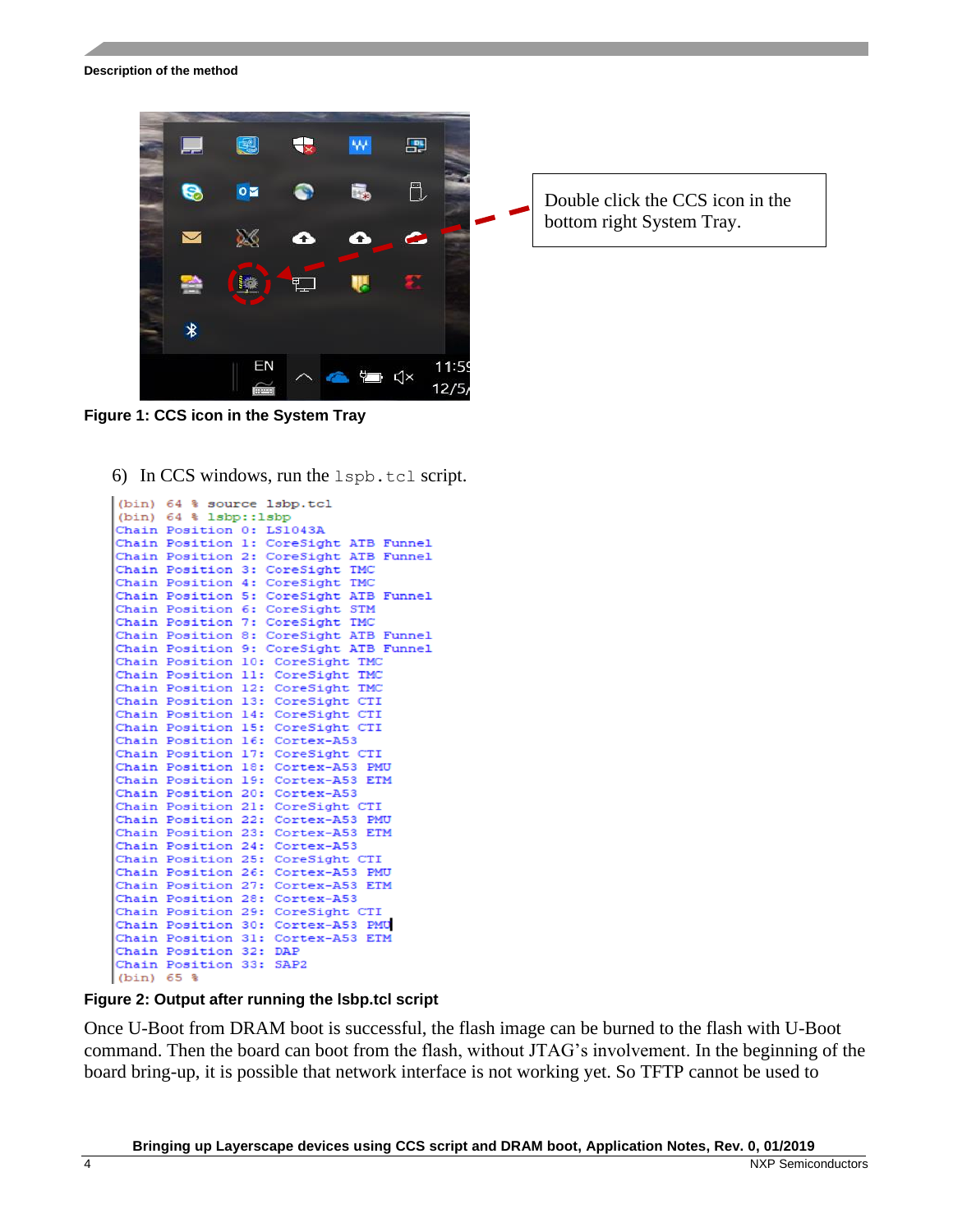download the U-boot flash image to the board under U-boot. In this case, the image can be downloaded through the console port using the following command:

 loadb 80000000 TeraTerm File -> Transfer -> Kermit -> Send

Then, browse to select the image file.

Once the image is downloaded, use the following standard U-Boot command to program the U-boot to the flash:

 $NOR:$ 

 prot off all erase 60100000 +100000 cp.b 80000000 60100000 100000

The loadb command prints out the real size of the image file. Use the real file size or 100000.

100000 is a little larger than the image size and safe value to use.

This only burns the U-Boot image. Users also needs to create rcw.bin with QCVS tool and burn to 0x60000000 with the following command:

cp.b 80000000 60000000 100

100 is the size of RCW. Unless there are a lot of pre-boot initialization (PBI) commands, 0x100 is a good size for RCW.

NAND:

 nand erase 0 100000 nand write 80000000 0 100000

NAND image comes with RCW.

SD/eMMC:

mmc write 80000000 8 800

QSPI:

 sf probe sf erase 100000 +100000 sf write 80000000 100000 100000

The first 100000 is the offset in the flash for U-Boot. The send 100000 is the size. Similar to NOR flash, QSPI flash also needs to create  $r \text{cw}$ . bin with QCVS tool and burn to offset 0 using the following command:

> sf erase 0 +100 sf write 80000000 0 100

After the U-Boot booting from flash is successful, it is possible that bringing up through CCS script is still advantageous. It is probably faster and more convenient to test the software change through JTAG than erase/program the image to flash each time after changes to software.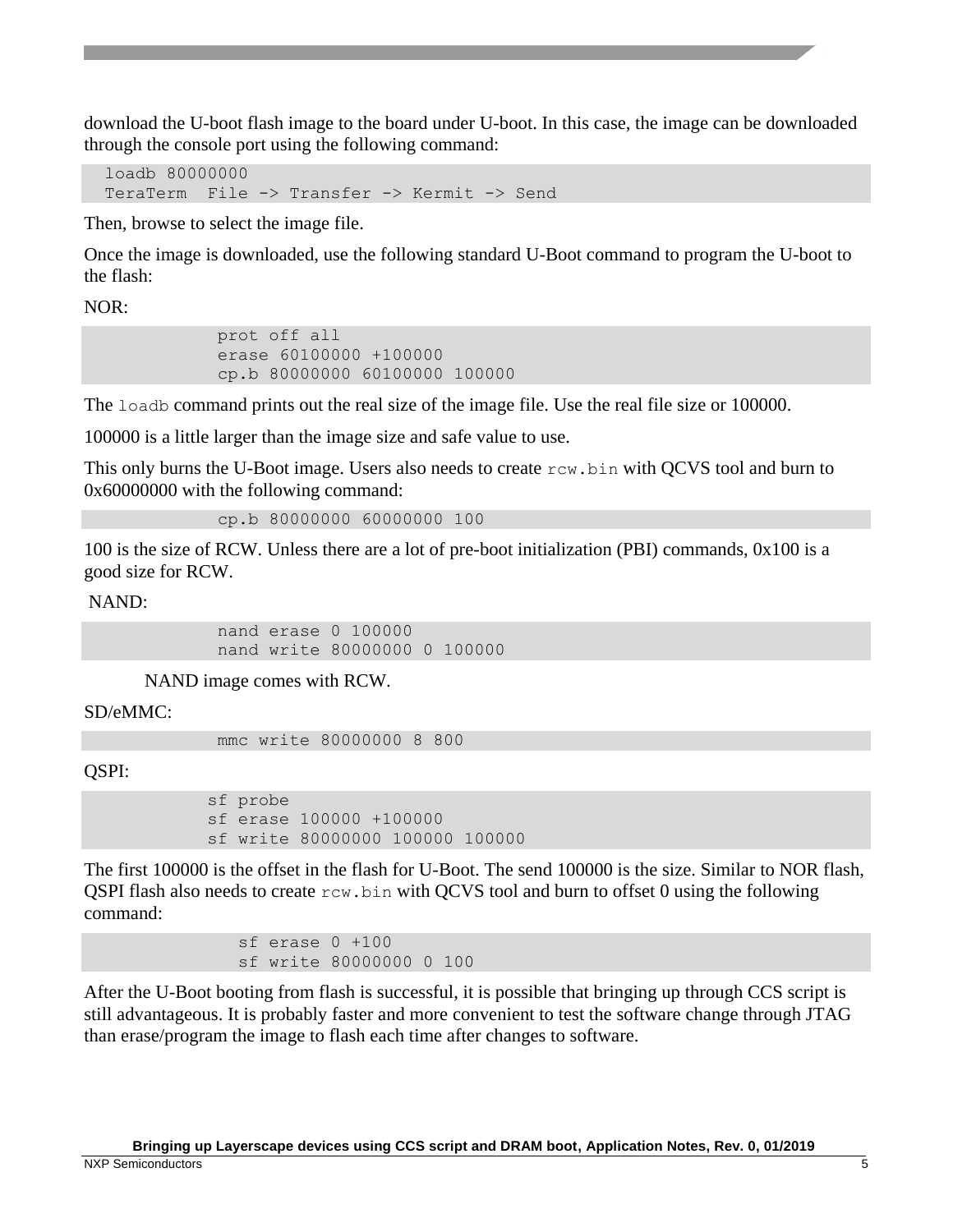### <span id="page-5-0"></span>**3. Description of CCS scripts**

lsbp.tcl is the main script that automates the following steps:

- RCW override
- JTAG parsing to find out Boot Core/SAP2/DAP chain position
- PBI to initialize some minimal required registers
- Configure DDR
- Load boot loader (U-boot) image to DDR
- Release the ARM core to boot.

The lsbp.tcl script makes use of the following two files:

- ddr-init-lsxxxxxxx.tcl to initialize DDR controller
- u-boot.bin is the U-boot DRAM image

Users can use a different name as long as the file name in the script matches the real file name. Following is the main part of the script:

#### **lsbp.tcl**

```
#1: Customize the ddr init script file name
source ddr-init-ls10xxxxx.tcl
#2: Set device, currently supports ls1021a/ls1043a/ls1046a
set device ls1043a
switch -exact $device {
     "ls1021a" { set dut ls1020a }
     "ls1043a" { set dut ls1043a }
     "ls1046a" { set dut ls1043a }
     default {echo This device is not supported; return 0}
}
#3: Set hardcode_rcw 
# For LS1043A and LS1046A
   0x9E: DDRCLK is the reference clock for DDR
   0x9F: DIFF SYSCLK is the reference clock for DDR
# For LS1021A
  0x9B: First try value. See RM for more options
set hardcode_rcw 0x9E
#4: Customize the CWTAP setting, see the lsbp.tcl script in Appendix for
```
**more info**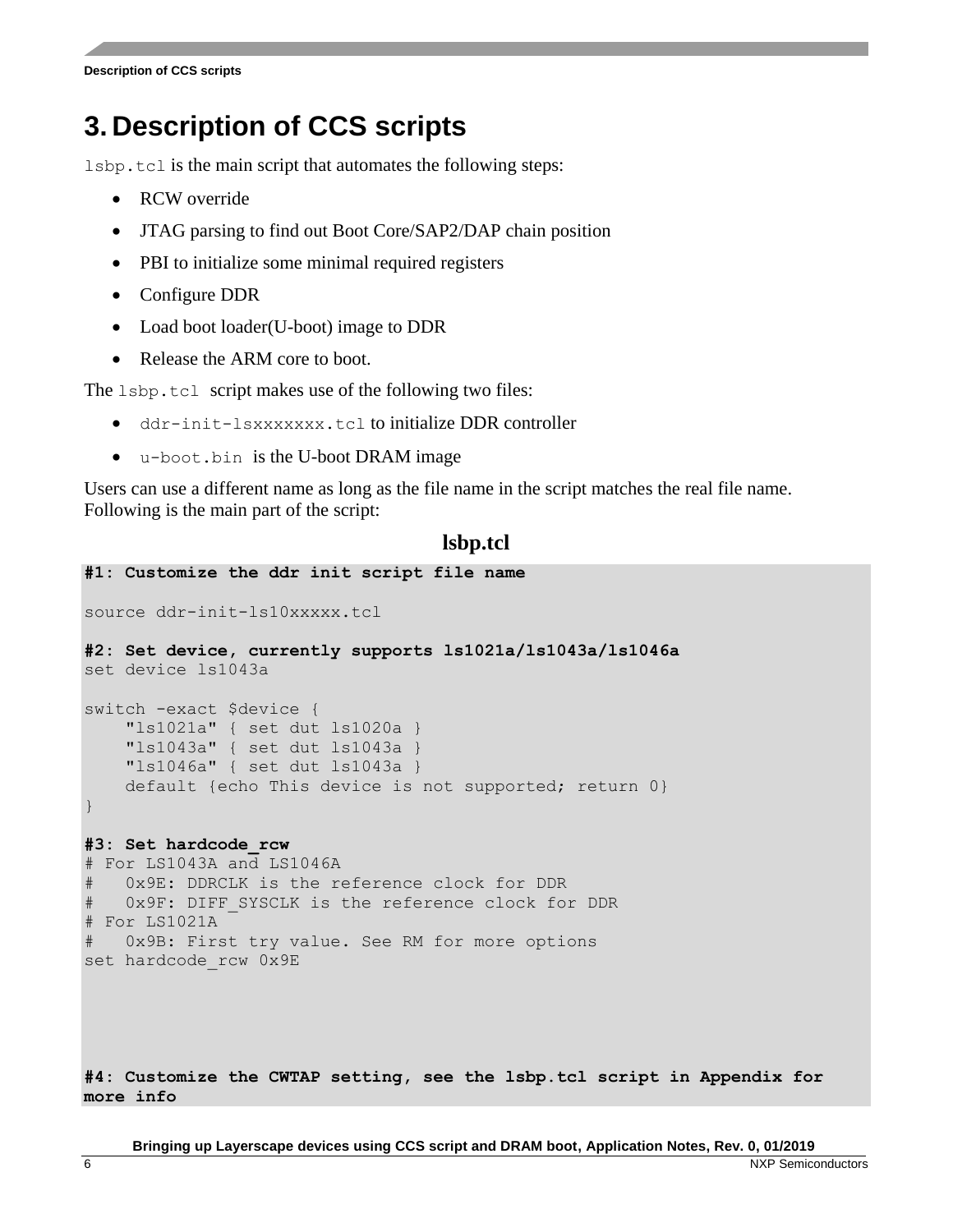```
delete all
config cc cwtap:fsl023b3a
ccs::config_chain "$dut dap sap2"
```

```
# Call rcw-override procedure
lsbp::rcw-override $dut $hardcode_rcw
```

```
# Parse the JTAG to find out the chain position of DAP, SAP2, Boot Core 
set tap [lsbp::tap-parse]
set dap [lindex $tap 0]
set sap2 [lindex $tap 1]
set boot core [lindex $tap 2]
```
**# Call the pbi procedure to write minimal registers** lsbp::pbi \$dut \$dap

**# Call init-ddrc procedure to initialize DDR controller** lsbp::init-ddrc \$dap

**# Call loadb procedure to load u-boot.bin to DDR address 0x82000000** lsbp::loadb \$sap2

```
# Release the boot core, ARM core 0
ccs:: run core $boot core
}
```
The portion of  $1$ sbp.tcl that needs customization is highlighted above. A few additional comments for item 3 and 4:

- **#3 Set hardcode\_rcw**
	- o For LS1043A and LS1046A, the choice is determined by the DDR reference clock, whether it is DDRCLK or DIFF\_SYSCLK.
	- o For LS1021A, there are many options available. Please reference RM.

#### • **#4 Customize the CWTAP setting:**

• If USB connection is used, use:

config cc cwtap

• If ethernet connection is used, use:

config cc cwtap:ipaddr

or

config cc cwtap:fslxxxxxx

where digits xxxxxx are the last six digits of the MAC address. It can be found on the label of the CWTAP.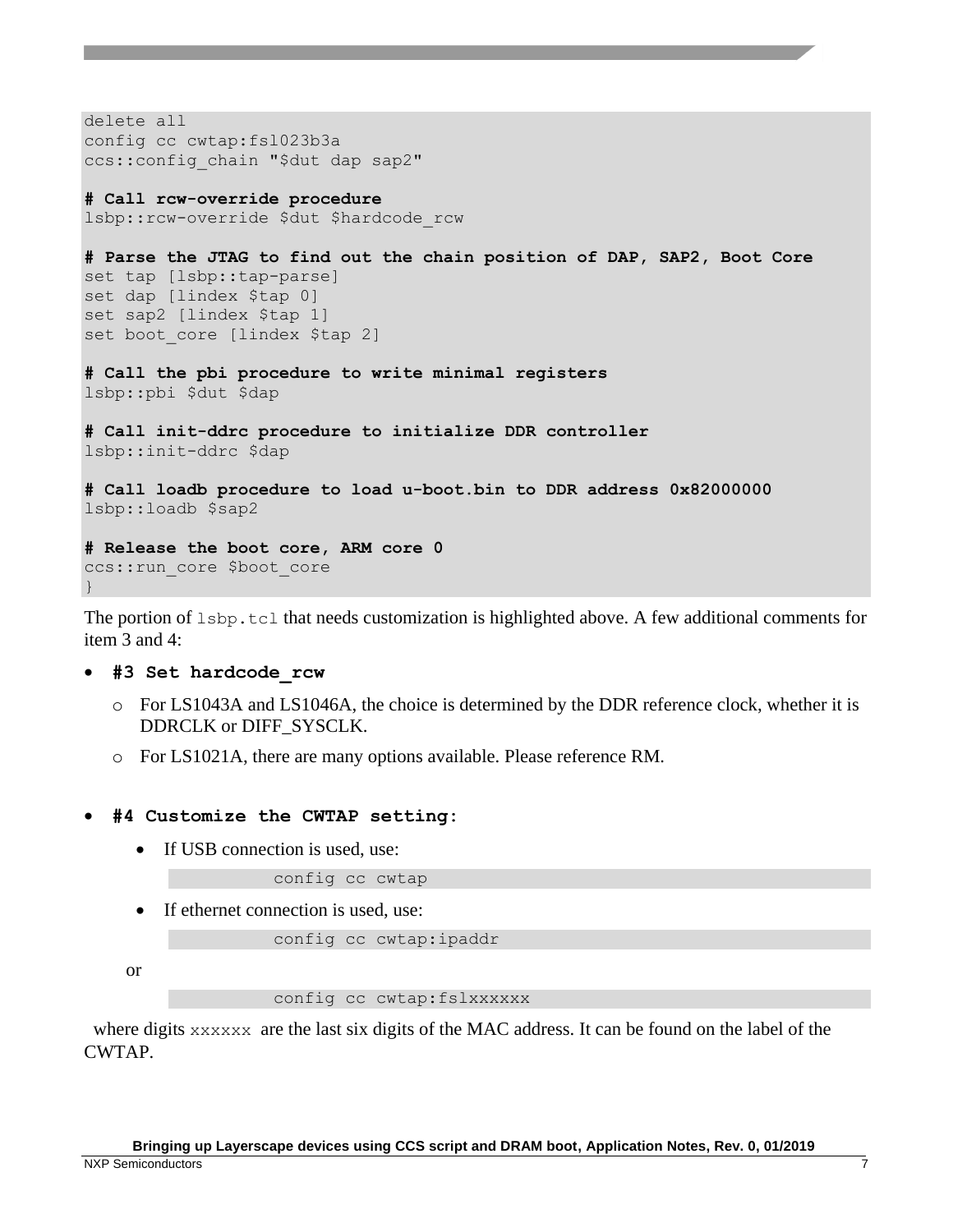

**Figure 3: Last six digits of the MAC address as found on CWTAP label**

### <span id="page-7-0"></span>**4.Validation summary**

All the validation has been performed with the U-Boot using LSDK 18.06. Currently this script supports LS1021A, LS1043A, and LS1046A. More devices may be supported in the future.

**NOTE**: In general, U-boot compilation target for DRAM boot is different from target for booting from flash.

For booting from NOR/QSPI flash, NOR/QSPI is memory mapped and supports in-place execution. The boot flow is that the core starts execution from the flash, the boot code configures DDR controller, it then copies the U-Boot image from the flash to the DRAM and finally jumps to the code in the DRAM to complete the U-Boot.

For booting from SD/eMMC/NAND, those interfaces are not memory mapped and do not support in-place execution. A feature called PBI (Pre-Boot Loader Initializer) is utilized to copy a small program SPL (Secondary Program Loader) to OCRAM. The boot starts with SPL residing in OCRAM. SPL configures DDR controller and then jumps to code in DRAM to completes the U-Boot. For  $SD/eMMC/NAND$ , the compiler generates two binary images, one is u-boot.bin, which is the DRAM version of U-Boot that does not try to initialize DDR. The other is  $u$ -boot-with-splpbl.bin, this image combines u-boot, PBL, and SPL to a single image.

For DRAM booting, u-boot.bin from compilation target SD/eMMC or NAND is always used even for NOR/QSPI booting.

For example, for LS1043A NOR, the target for DRAM boot is 1s1043ardb sdcard defconfig, while target for NOR flash boot is 1s1043ardb defconfig.

The image name for DRAM boot is always u-boot.bin. For flash booting, the name might be different, either u-boot.bin or u-boot-with-spl-pbl.bin.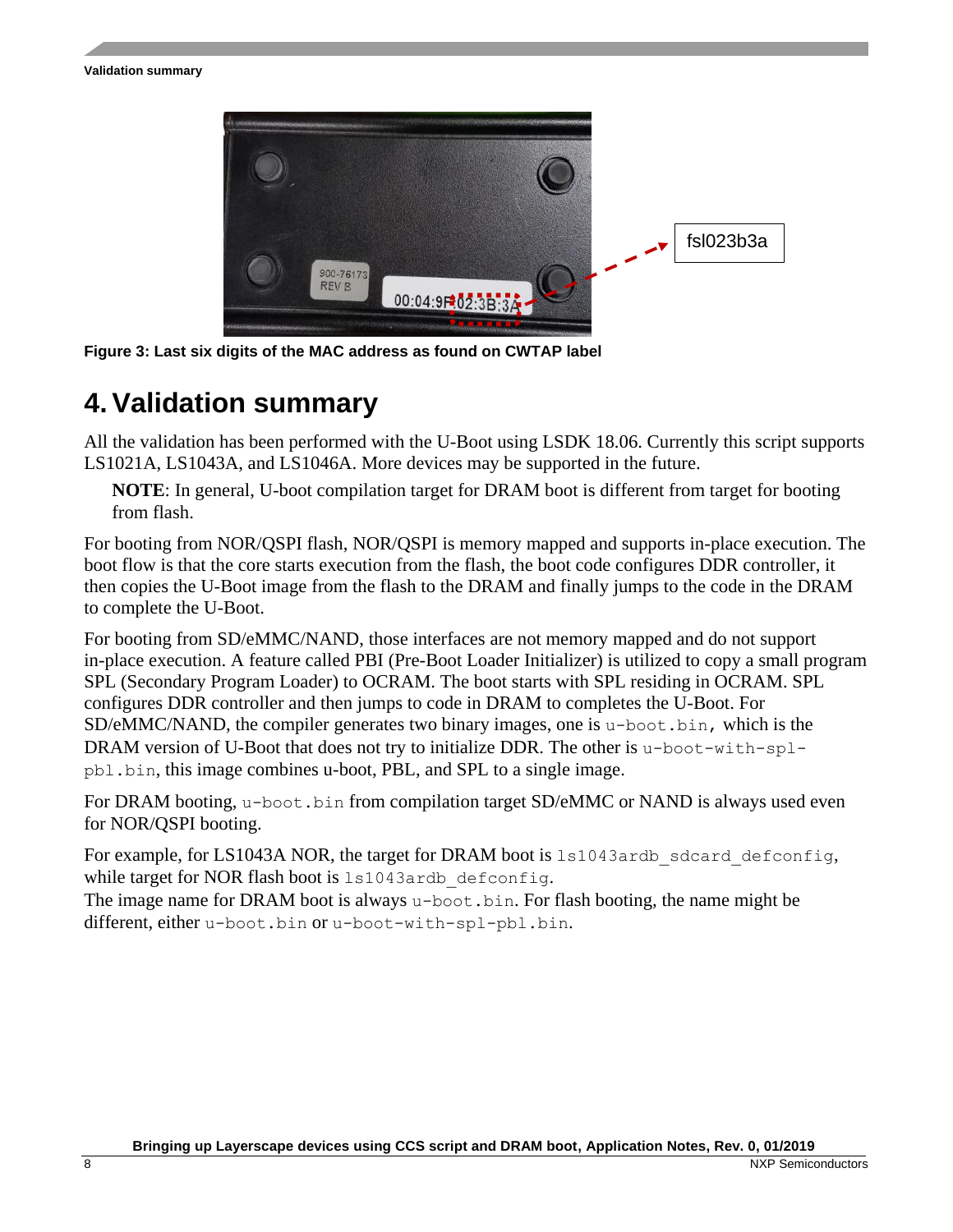**Table 1: NXP Boards and their test summary**

| <b>Device</b> | <b>Board</b>              | <b>Boot</b>     | <b>U-Boot compilation</b>                                                           | <b>U-Boot compilation</b>                                                                                                                                                               | <b>Note</b>                                                                                                                                                                                                                                        |
|---------------|---------------------------|-----------------|-------------------------------------------------------------------------------------|-----------------------------------------------------------------------------------------------------------------------------------------------------------------------------------------|----------------------------------------------------------------------------------------------------------------------------------------------------------------------------------------------------------------------------------------------------|
|               |                           | <b>Source</b>   | target image for<br><b>DRAM</b> boot                                                | target image for<br>flash boot                                                                                                                                                          |                                                                                                                                                                                                                                                    |
| LS1021A       | LS1021A<br>Tower<br>Board | <b>NOR</b>      | ls1021atwr_sdcard_ifc_<br>defconfig<br>u-boot.bin                                   | ls1021atwr_nor_defconfig<br>u-boot.bin                                                                                                                                                  | DRAM boot tested<br>Flash boot tested                                                                                                                                                                                                              |
|               |                           | <b>NAND</b>     | NAND not supported<br>on Tower board. Even<br>cfg_rcw_src cannot be<br>set to NAND. | NAND not supported on<br>Tower board                                                                                                                                                    | Not supported on Tower<br>Board.<br>ls1021aqds_nand_defconfig<br>can be used as reference<br>target for both DRAM boot<br>and flash boot. The files,<br>u-boot.bin and<br>u-boot-with-spl-<br>pbl.bin are the images for<br>RAM boot and NAND boot |
|               |                           | <b>QSPI</b>     | ls1021atwr_sdcard_qspi<br>$\_\$ {defconfig}<br>u-boot.bin                           | ls1021atwr_qspi_defconfig<br>u-boot.bin                                                                                                                                                 | DRAM boot tested<br>Flash boot tested                                                                                                                                                                                                              |
|               |                           | <b>SD</b>       | ls1021atwr_sdcard_ifc_<br>defconfig<br>u-boot.bin                                   | ls1021atwr_sdcard_ifc_defconfig<br>u-boot-with-spl-pbl.bin                                                                                                                              | <b>DRAM</b> boot tested<br>Flash boot tested                                                                                                                                                                                                       |
| LS1043A       | LS1043<br>AR DB           | <b>NOR</b>      | ls1043ardb sdcard defc<br>onfig<br>u-boot.bin                                       | ls1043ardb_defconfig<br>u-boot.bin                                                                                                                                                      | DRAM boot tested<br>Flash boot tested                                                                                                                                                                                                              |
|               |                           | <b>NAN</b><br>D | ls1043ardb_nand_defc<br>onfig<br>u-boot.bin                                         | ls1043ardb_nand_defconfig<br>u-boot-with-spl-pbl.bin                                                                                                                                    | DRAM boot tested<br>Flash boot tested                                                                                                                                                                                                              |
|               |                           | <b>SD</b>       | ls1043ardb_sdcard_defc<br>onfig<br>u-boot.bin                                       | ls1043ardb_sdcard_defconfig<br>u-boot-with-spl-pbl.bin                                                                                                                                  | DRAM boot tested<br>Flash boot tested                                                                                                                                                                                                              |
|               |                           | <b>QSPI</b>     | ls1043ardb_sdcard_defc<br>onfig<br>u-boot.bin                                       | LS1043ARDB and LSDK<br>18.06<br>does not support QSPI flash.<br>User can use<br>ls1043aqds_qspi_defco nfig as<br>reference target. u-boot.bin<br>should be programmed<br>to QSPI flash. | DRAM boot tested                                                                                                                                                                                                                                   |
| LS1046A       | LS1046<br>AR DB           | <b>SD</b>       | ls1046ardb_sdcard_defc<br>onfig<br>u-boot.bin                                       | ls1046ardb_sdcard_defconfig<br>u-boot-with-spl-pbl.bin                                                                                                                                  | DRAM boot tested<br>Flash boot tested                                                                                                                                                                                                              |
|               |                           | <b>QSPI</b>     | ls1046ardb_sdcard_defc<br>onfig<br>u-boot.bin                                       | ls1046ardb_qspi_defconfig<br>u-boot.bin                                                                                                                                                 | DRAM boot tested<br>Flash boot tested                                                                                                                                                                                                              |
|               |                           | <b>NOR</b>      | ls1046ardb sdcard defc<br>onfig<br>u-boot.bin                                       | LS1046ARDB and LSDK<br>18.06<br>does not support NOR flash.<br>User can use                                                                                                             | DRAM boot tested                                                                                                                                                                                                                                   |

**Bringing up Layerscape devices using CCS script and DRAM boot, Application Notes, Rev. 0, 01/2019**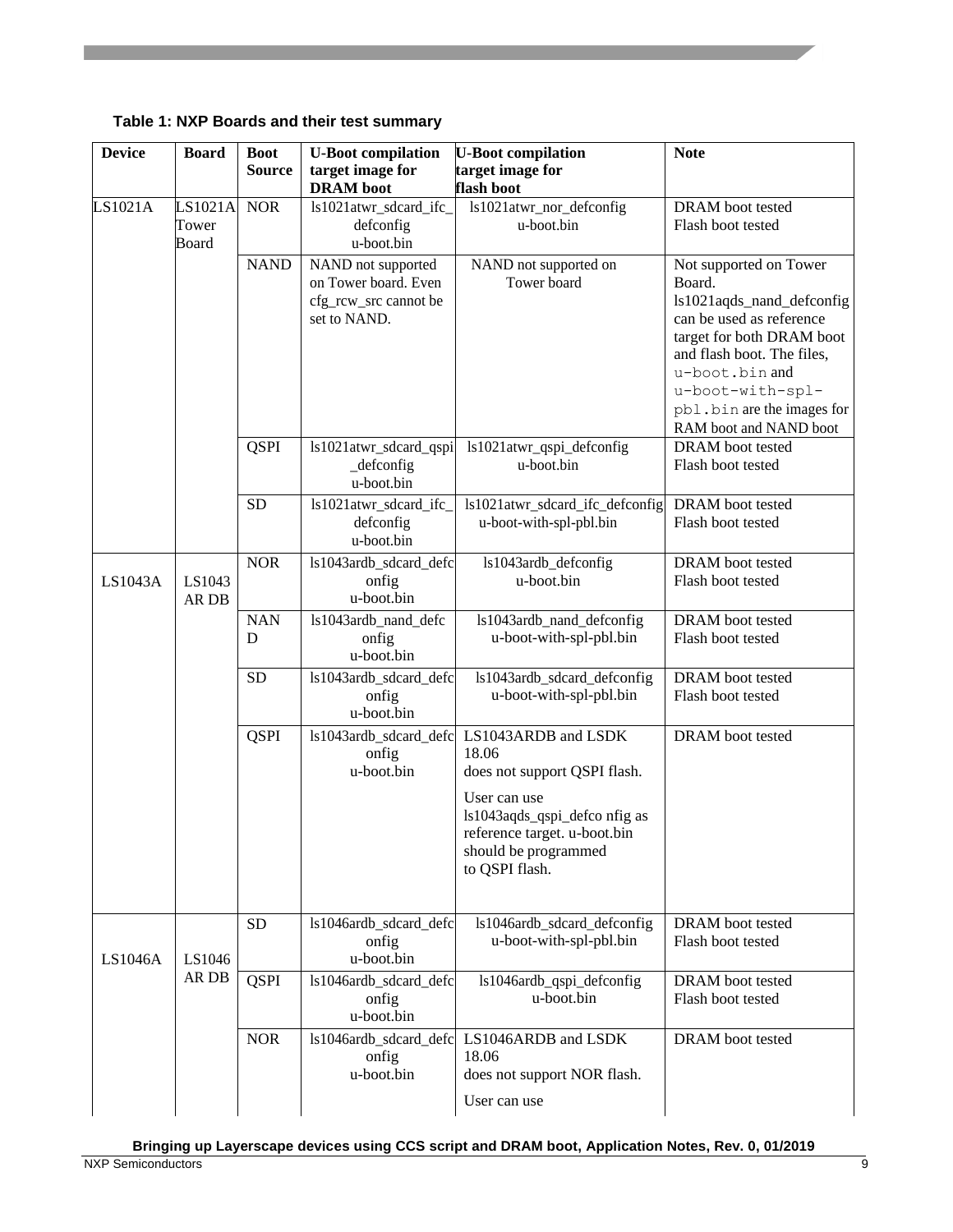#### **Useful information**

| <b>Device</b> | <b>Board</b> | <b>Boot</b><br><b>Source</b> | <b>U-Boot compilation</b><br>target image for | <b>U-Boot compilation</b><br>target image for | <b>Note</b> |
|---------------|--------------|------------------------------|-----------------------------------------------|-----------------------------------------------|-------------|
|               |              |                              | <b>DRAM</b> boot                              | flash boot                                    |             |
|               |              |                              |                                               | 1s1046aqds defconf                            |             |
|               |              |                              |                                               | iq as reference target.                       |             |
|               |              |                              |                                               | u-boot.bin should be                          |             |
|               |              |                              |                                               | programmed to NOR                             |             |
|               |              |                              |                                               | flash.                                        |             |
|               |              |                              |                                               |                                               |             |

### <span id="page-9-0"></span>**5. Useful information**

1. Currently in rcw-override procedure, only rcw11 is overridden with the following CCS command:

ccs::write\_reg 0 rcw11 0x00030000

If desirable, other RCW words can be overridden as well by adding new override commands in this procedure. Note that rcw index from 0 to 15 in the TCL script.

> **Note:** Users must take care that the PLL ratio is not overridden/changed. It always uses the ratio documented in the RM. If PLL override is added here, override will not take effect in PLL circuit, although RCWSR1-16 from DCFG is changed.

- 2. For all possible hardcode RCW options:
	- LS1043A DDR always runs at 13:1 ratio.
	- LS1046A DDR always runs at 16:1 ratio.
	- LS1021A has more clocking options.

DDR controller register values obtained using QCVS should take into account that the DDR clock speed is as shown above, and it cannot be changed with RCW override.

3. In order to test if the JTAG interface is working or not, in the CCS windows, use the following command:

```
source IDcode.tcl
```
If JTAG interface works, it should display the Layerscape device ID.

4. In the end of rcw\_override, it displays the JTAG chain information. If it only shows

 Chain Position 0: LSxxxxA Chain Position 1: DAP Chain Position 2: SAP2

This means the override fails. If it succeeds, it should show a lot more chain positions, including all

the ARM cores. Following are the last chain if override succeeds.

LS1021A: Chain Position 18: SAP2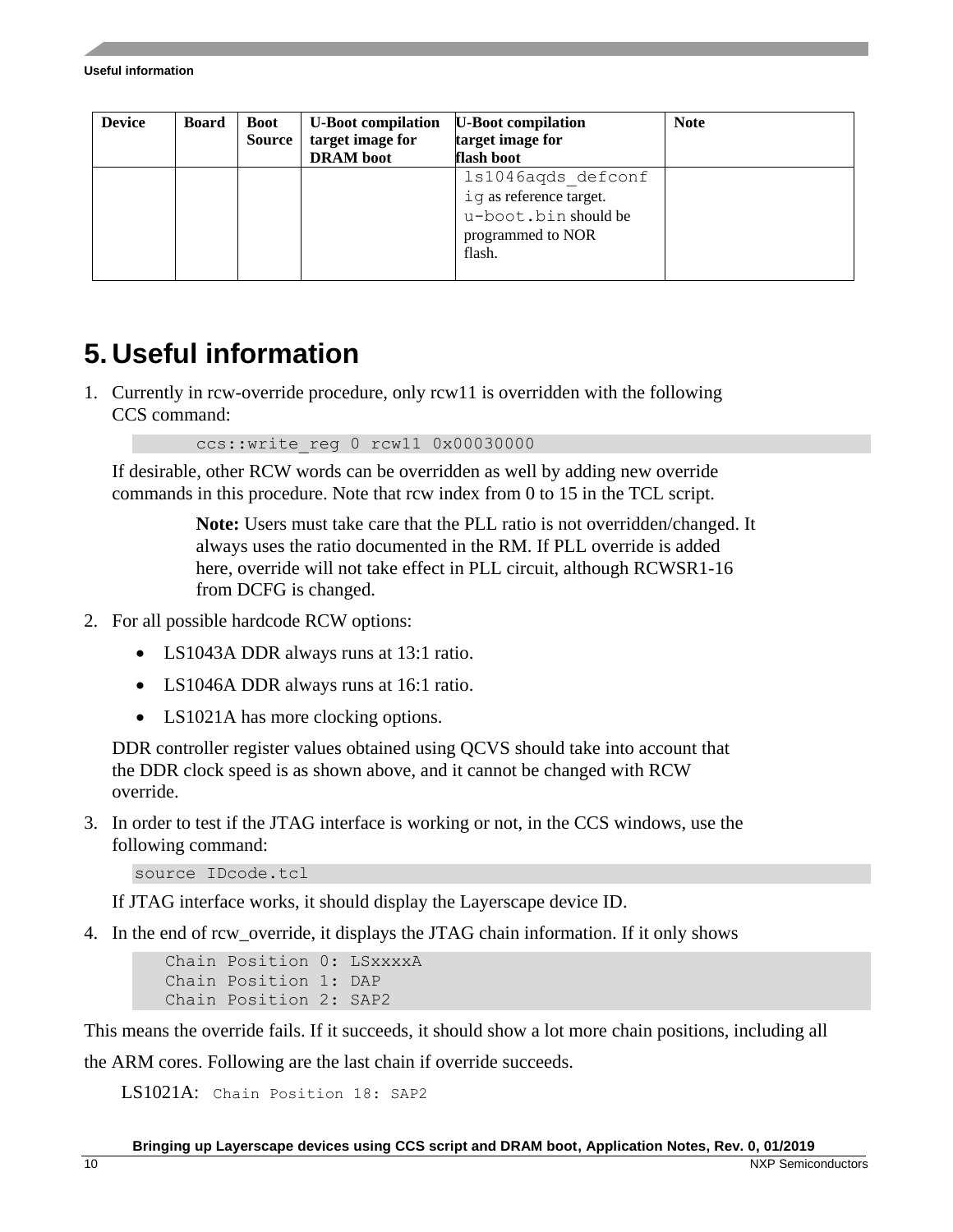LS1043A: Chain Position 33: SAP2

LS1046A: Chain Position 33: SAP2

5. In order to test if DDR is working, you can comment out the following two lines from lsbp.tcl:

#lsbp::loadb \$sap2 #ccs::run\_core \$boot\_core

Then  $l$  sbp.tcl initializes the DDR controller without loading u-boot image to DDR and releases the ARM core.

Use following command to read write to memory. 18 is SAP2 for LS1021A. For LS1043A/LS1046A, replace 18 with 33.

(bin) 80 % ccs::write mem 18 0 0x82000000 4 0  ${0x1}$  0x2 0x3 0x4} (bin) 81 % disp ccs::read\_mem 18 0 0x82000000 4 0 8 +0 +4 +8 +C [0x0000000082000000] 00000001 00000002 00000003 00000004 [0x0000000082000010] E59FF014 E59FF014 E59FF014 E59FF014

```
(bin) 82 % disp ccs::read mem 18(or 33) 0 0x1080000 4 0 0x400 #display all
DDR registers.
```
- 6. Some additional CCS commands for debugging:
	- a) The following two lines reads PC. Use 9 in place of chain\_position\_for\_first\_core for LS1021A. 16 is for LS1043A and LS1046A. A core has to be stopped before read.

```
ccs::stop core chain position for first core
disp ccs:: read reg chain position for first core pc 1
```
b) The following line steps one instructions. You can use greater number in place of 1 to run  $#$ multiple instructions.

ccs::step core chain position for first core 1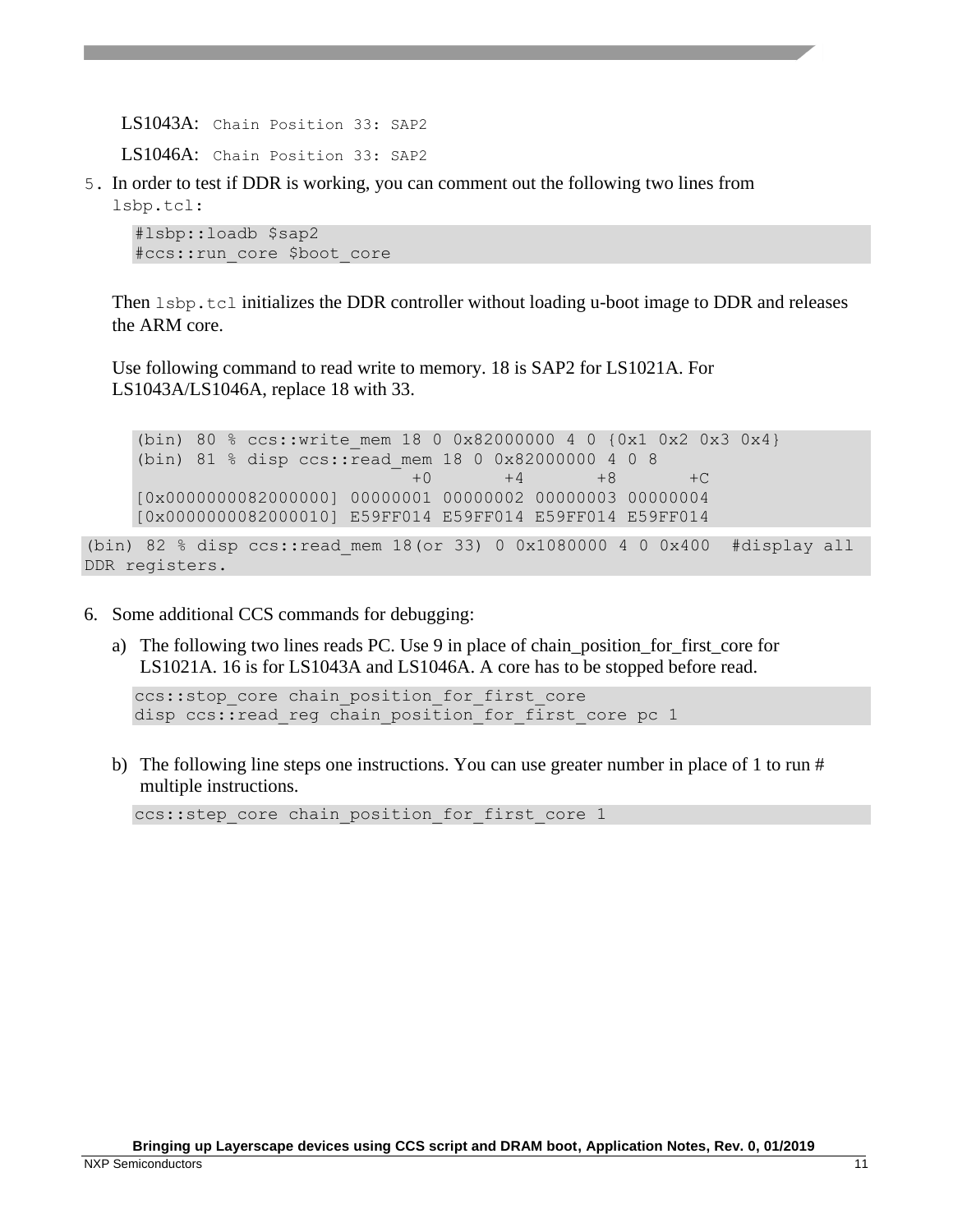### <span id="page-11-0"></span>**Appendix A. Scripts**

#### <span id="page-11-1"></span>**A.1. lsbp.tcl**

```
namespace eval lsbp {
proc lsbp {} {
#1: Customize the ddr init script file name
source ddr-init-ls10xxxxx.tcl
#2: Set device, currently supports ls1021a/ls1043a/ls1046a
set device ls1021a
switch -exact $device {
     "ls1021a" { set dut ls1020a }
     "ls1043a" { set dut ls1043a }
     "ls1046a" { set dut ls1043a }
     default {echo This device is not supported; return 0}
}
#3: Set hardcode rcw
# For LS1043A and LS1046A
    0x9E: DDRCLK is the reference clock for DDR
   0x9F: DIFF SYSCLK is the reference clock for DDR
# For LS1021A
    0x9B: First try value. See RM for more options
set hardcode_rcw 0x9B
#4: Please customize the CWTAP setting, see Apps note for more info
delete all
config cc cwtap:fsl023b3a
ccs:: config chain "$dut dap sap2"
# Call rcw-override procedure
lsbp::rcw-override $dut $hardcode_rcw
# Parse the JTAG to find out the chain position of DAP, SAP2, Boot Core 
set tap [lsbp::tap-parse]
set dap [lindex $tap 0]
set sap2 [lindex $tap 1]
set boot core [lindex $tap 2]
# Call the pbi procedure to write minimal registers
lsbp::pbi $dut $dap
# Call init-ddrc procedure to initialize DDR controller
lsbp::init-ddrc $dap
# Call loadb procedure to load u-boot.bin to DDR address 0x82000000
```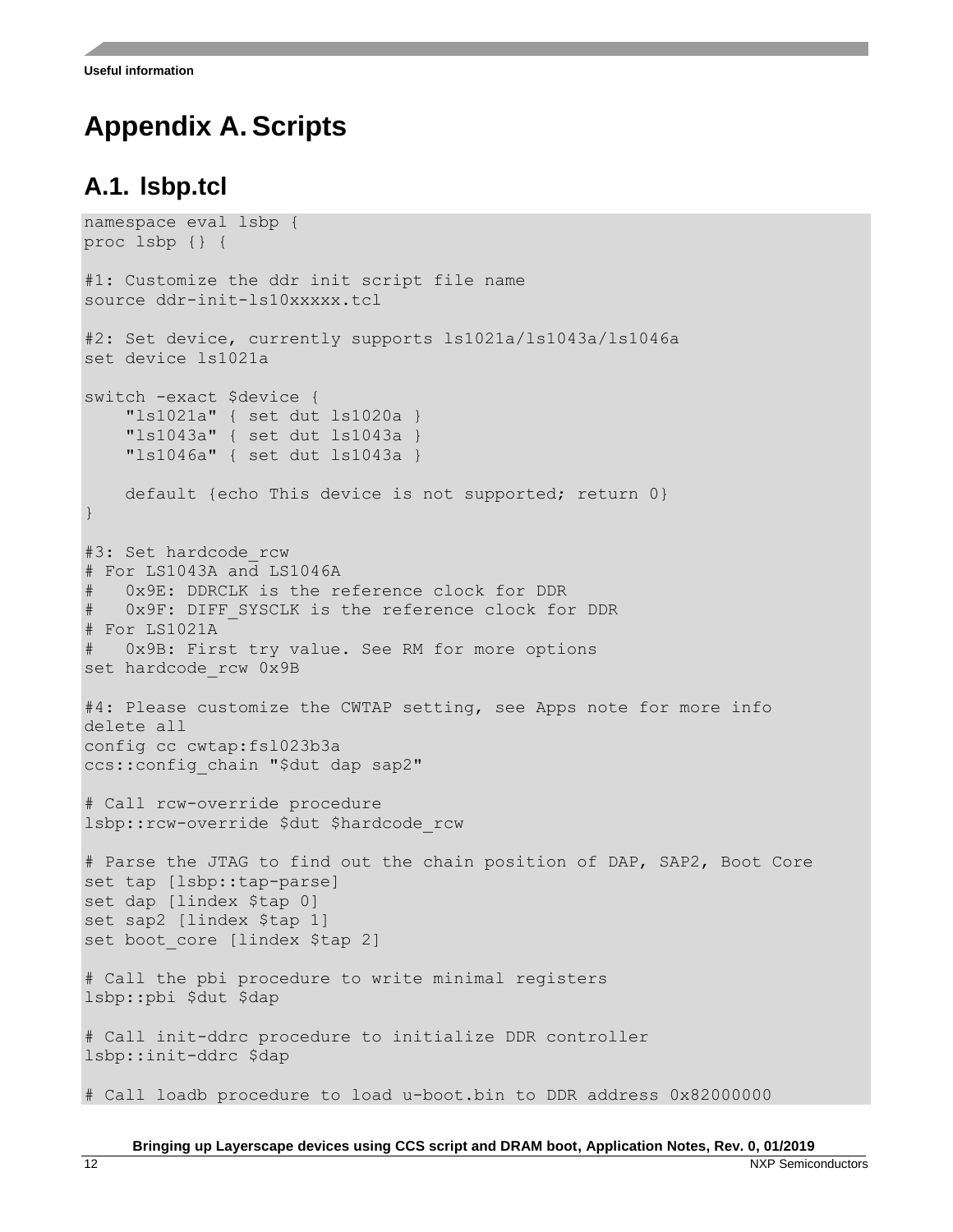```
lsbp::loadb $sap2
# Release the boot core, ARM core 0
ccs:: run core $boot core
}
proc rcw-override {dut hardcode_rcw} {
ccs::config_template 0 0x1001 5000 
ccs::config_template 0 0x1000 1
ccs::write reg 0 rcw src $hardcode rcw
ccs::write_reg 0 rcw11 0x00030000
ccs::reset_to_debug
ccs::config_chain "$dut dap sap2"
display ccs:: get config chain
}
proc pbi {dut chain_pos} {
if {\{\text{S}dut} == "ls1020a"}\} ccs::write_mem $chain_pos 0 0x1ee0200 4 0 0x82000000
 } elseif {$dut == "ls1043a"} {
   # For both LS1043/LS1046
   ccs::write_mem $chain_pos 0 0x1570418 4 0 0x0000009e
  ccs::write mem $chain pos 0 0x157041c 4 0 0x0000009e
  ccs::write mem $chain pos 0 0x1570420 4 0 0x0000009e
   ccs::write_mem $chain_pos 0 0x1570600 4 0 0x00000000
  ccs::write_mem $chain_pos 0 0x1570604 4 0 0x82000000
 } else {
   echo This device is not supported; 
   return 0
 }
}
proc loadb { chain_pos } {
ccs::set max tck $chain pos 16000
set fd [open ./u-boot.bin r]
fconfigure $fd -translation binary
set i 0
while 1 {
 set data0 [read $fd 8]
set data0h [bin2hex $data0]
set data1 [read $fd 8]
```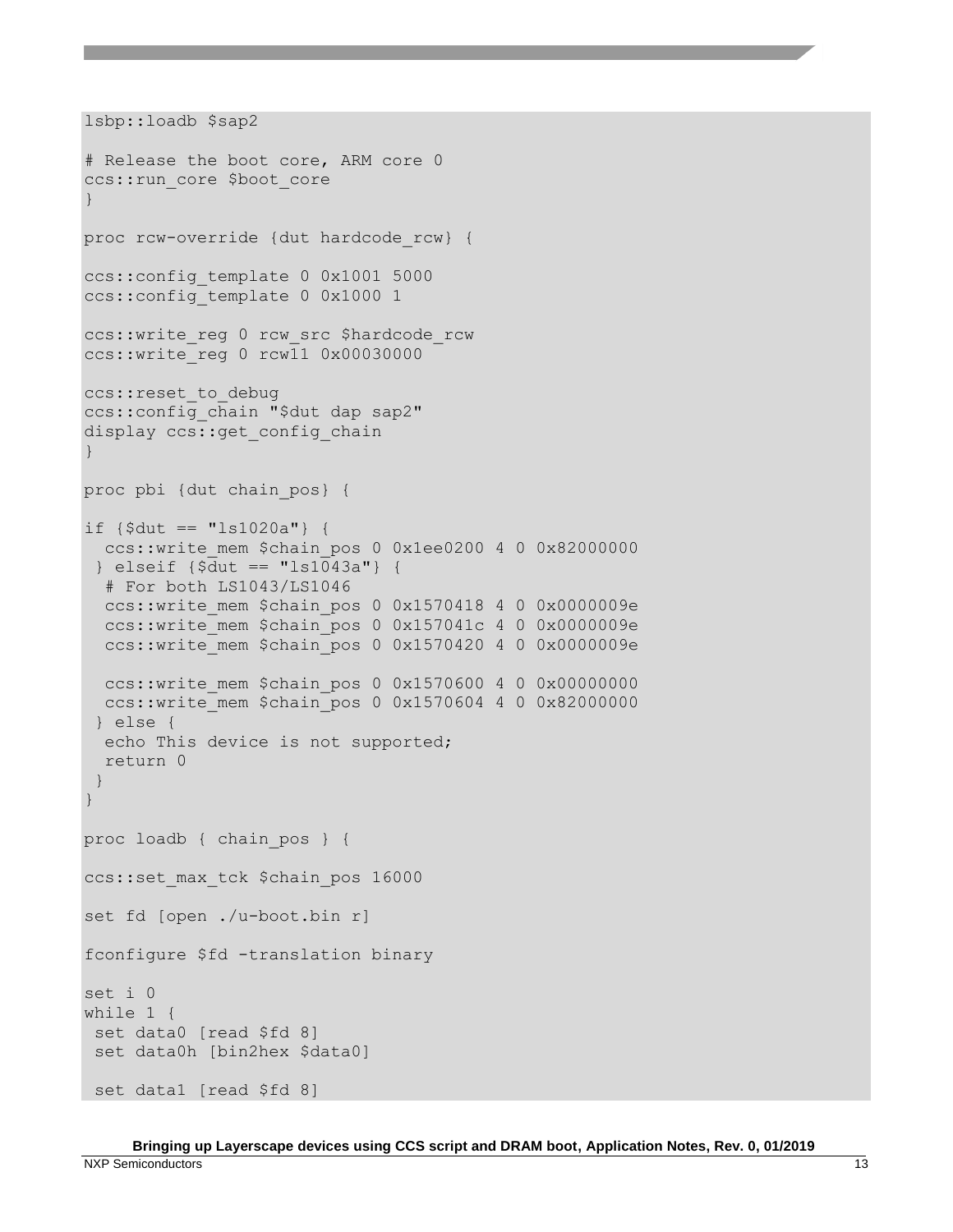#### **Useful information**

```
set data1h [bin2hex $data1]
set data2 [read $fd 8]
set data2h [bin2hex $data2]
set data3 [read $fd 8]
set data3h [bin2hex $data3]
ccs::write mem $chain pos 0 [format 0x%x [expr 0x82000000+$i]] 8 0 "$data0h
$data1h $data2h $data3h"
if { [eof $fd] } break 
incr i 32
} 
close $fd
}
proc bin2hex {binstr {delim ""}} {
set s ""
set 0x " 0x"
for {set i 0} {$i < [string length $binstr]} {incr i} {
binary scan [string index $binstr $i] H2 cc
set s ${cc}${s}
if { $i = 3 || $i = 7} {
  set s {0x} {s(s)} }
}
switch [string length $binstr] {
    0 { return "0x00000000 0x00000000" }
    1 { return "0x00000000 0x000000${s}" }
    2 { return "0x00000000 0x0000${s}" }
    3 { return "0x00000000 0x00${s}" }
    4 { return "0x00000000${s}" }
    5 { return "0x000000${s}" }
    6 { return "0x0000${s}" }
    7 { return "0x00${s}" }
    default {
       return $s
    }
 }
}
proc tap-parse {} {
     set sap2 0
     set dap 0
     set sp 0
     set dpaa 0
    set gpp cores {}
```
**Bringing up Layerscape devices using CCS script and DRAM boot, Application Notes, Rev. 0, 01/2019**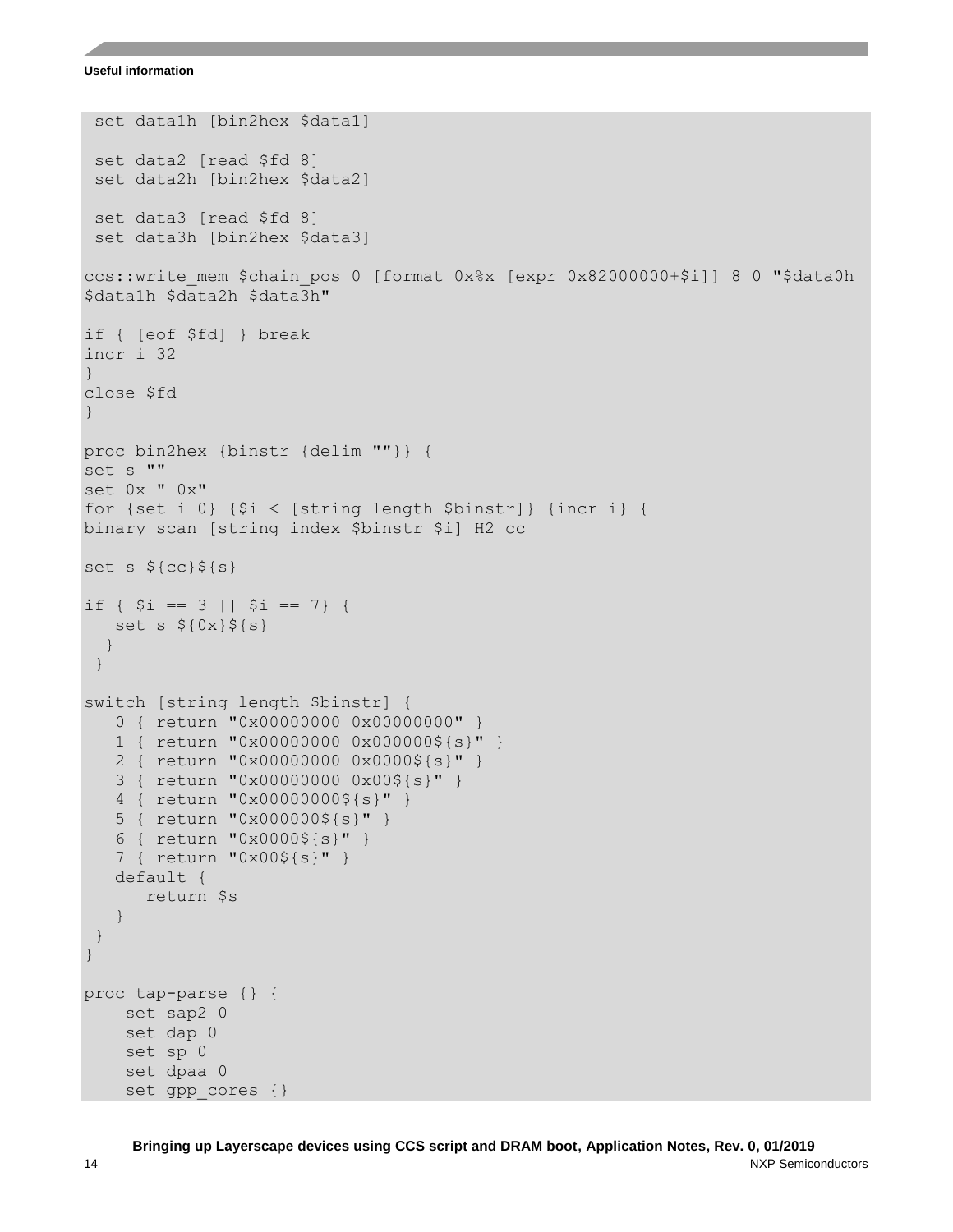```
set chain pos 0
   set children [ccs::get config chain]
    set tap_num 0
    foreach child $children {
     set type $child
        #echo $type
     if {$type == $ccs::core(sap2)} { set sap2 $tap_num
     } elseif {$type == $ccs::core(dap)} { set dap $tap_num
     } elseif {$type == $ccs::core(CortexA5)} { set sp $tap_num
     } elseif {$type == $ccs::core(lsdpaa2)} { set dpaa $tap_num
     } elseif {$type == $ccs::core(CortexA53)} { lappend gpp_cores 
$tap_num 
        } elseif {$type == $ccs::core(CortexA72)} { lappend gpp_cores 
$tap_num
        } elseif {$type == $ccs::core(CortexA7)} { lappend gpp_cores 
$tap_num }
       incr tap_num
     } 
   set boot core [lindex $gpp cores 0]
    return [list $dap $sap2 $boot_core]
}
}
```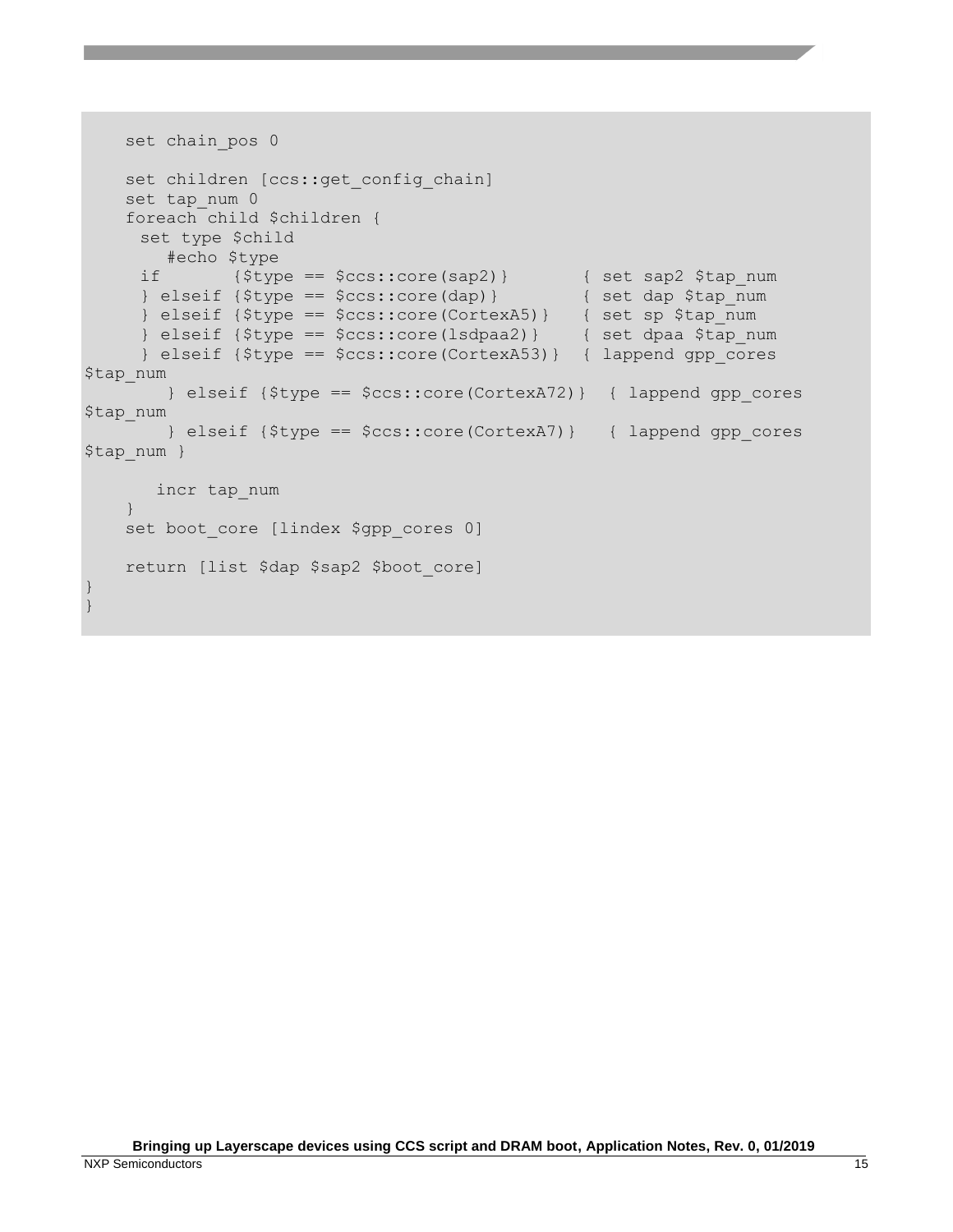#### <span id="page-15-0"></span>**A.2. ddr-init-ls1021twr.tcl**

```
namespace eval lsbp {
###################################################################
# DDR Initialization
###################################################################
proc init-ddrc { chain_pos } {
        #CCI-400 #ccs::write_mem $chain_pos 0 0x1185000 4 0 0x00000003
         # 1600 MHz
         # sdram_cfg
         ccs::write_mem $chain_pos 0 0x01080110 4 0 0x470c0008
         # cs0_bnds
        ccs::write mem $chain pos 0 0x01080000 4 0 0x008000bf
         # cs1_bnds
         ccs::write_mem $chain_pos 0 0x01080008 4 0 0x00000000
         # cs0_config
         ccs::write_mem $chain_pos 0 0x01080080 4 0 0x80014302
         # cs1_config
         ccs::write_mem $chain_pos 0 0x01080084 4 0 0x00000000
         # timing_cfg_3
         ccs::write_mem $chain_pos 0 0x01080100 4 0 0x010e1000
         # timing_cfg_0
         ccs::write_mem $chain_pos 0 0x01080104 4 0 0x50550004
         # timing_cfg_1
         ccs::write_mem $chain_pos 0 0x01080108 4 0 0xbcb38c56
         # timing_cfg_2
         ccs::write_mem $chain_pos 0 0x0108010C 4 0 0x0040d120
         # timing_cfg_4
         ccs::write_mem $chain_pos 0 0x01080160 4 0 0x00000001
         # timing_cfg_5
         ccs::write_mem $chain_pos 0 0x01080164 4 0 0x03401400
         # sdram_cfg_2
         ccs::write_mem $chain_pos 0 0x01080114 4 0 0x00401010
         # sdram_mode
         ccs::write_mem $chain_pos 0 0x01080118 4 0 0x00061c60
         # sdram_mode_2
         ccs::write_mem $chain_pos 0 0x0108011C 4 0 0x00180000
         # sdram_interval
         ccs::write_mem $chain_pos 0 0x01080124 4 0 0x18600618
         # ddr_wrlvl_cntl
        ccs::write mem $chain pos 0 0x01080174 4 0 0xc655f605
        # ddr wrlvl cntl 2
         ccs::write_mem $chain_pos 0 0x01080190 4 0 0x05060607
        # ddr wrlvl cntl 3
         ccs::write_mem $chain_pos 0 0x01080194 4 0 0x05050505
         # ddr_cdr1
         ccs::write_mem $chain_pos 0 0x01080B28 4 0 0x80040000
```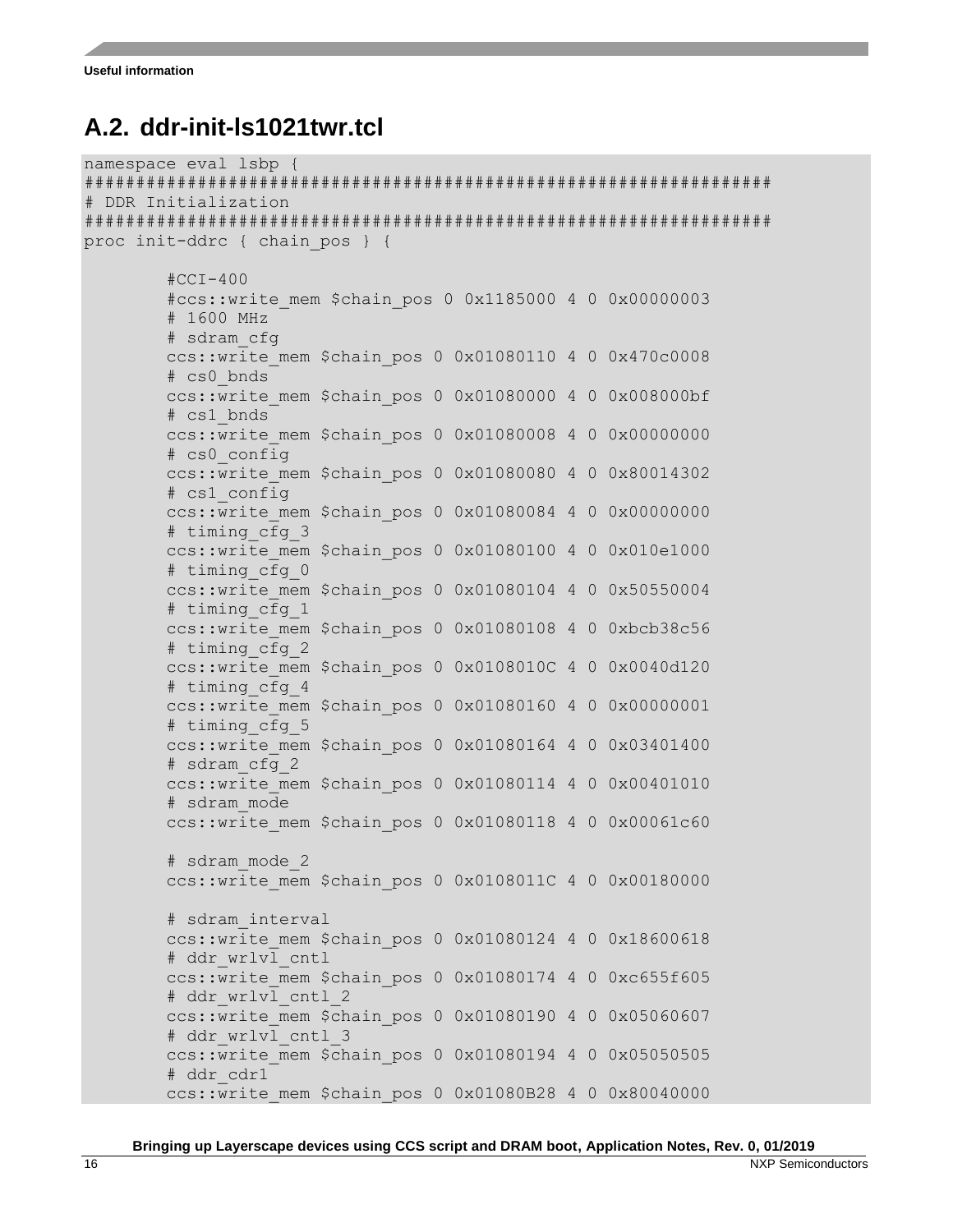```
 # ddr_cdr2
 ccs::write_mem $chain_pos 0 0x01080B2C 4 0 0x00000001
 # sdram_clk_cntl
 ccs::write_mem $chain_pos 0 0x01080130 4 0 0x02000000
 # ddr_zq_cntl
 ccs::write_mem $chain_pos 0 0x01080170 4 0 0x89080600
 # cs0_config_2
 ccs::write_mem $chain_pos 0 0x010800C0 4 0 0x00000000
 # data_init
ccs::write mem $chain pos 0 0x01080128 4 0 0xDEADBEEF
 after 1000
 # sdram_cfg
 ccs::write_mem $chain_pos 0 0x01080110 4 0 0xc70c0008
```
} }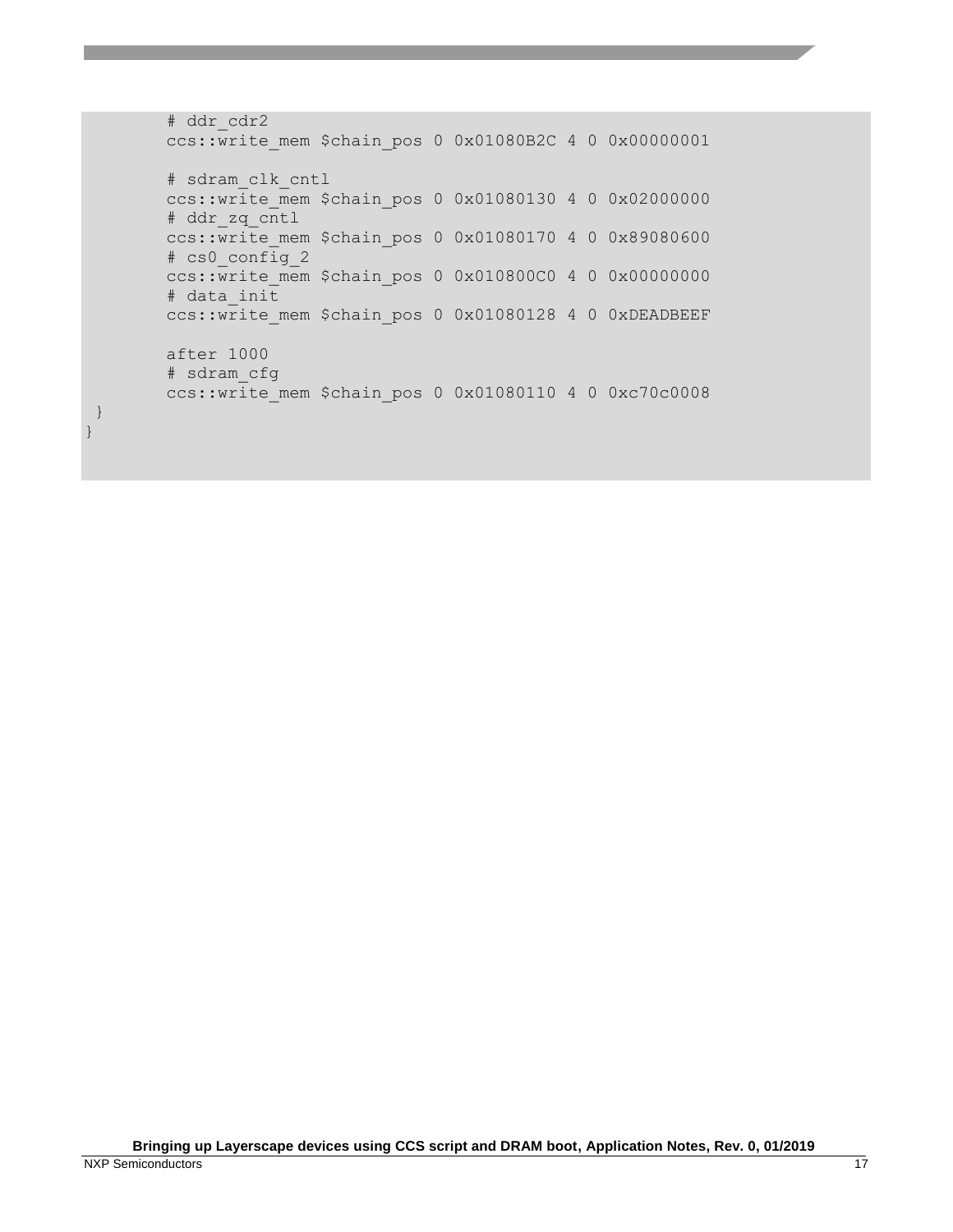#### <span id="page-17-0"></span>**A.3. ddr-init-ls1043rdb.tcl**

```
namespace eval lsbp {
###################################################################
# DDR Initialization
###################################################################
proc init-ddrc { chain_pos } {
     # SDRAM_CFG
    ccs::write mem $chain pos 0 [expr 0x1080000 + 0x110] 4 0 0x450C000C
     # CS0_BNDS
    ccs::write mem $chain pos 0 [expr 0x1080000 + 0x0001 4 0 0x0000007f
     # CS0_CONFIG
    ccs::write mem $chain pos 0 [expr 0x1080000 + 0x080] 4 0 0x80010322
     # TIMING_CFG_0
    ccs::write mem $chain pos 0 [expr 0x1080000 + 0x104] 4 0 0xD0550018
     # TIMING_CFG_1
    ccs::write mem $chain pos 0 [expr 0x1080000 + 0x108] 4 0 0xC2C68C42
     # TIMING_CFG_2
    ccs::write mem $chain pos 0 [expr 0x1080000 + 0x10C] 4 0 0x0048C114
     # TIMING_CFG_3
    ccs::write mem $chain pos 0 [expr 0x1080000 + 0x100] 4 0 0x020C1000
     # TIMING_CFG_4
    ccs::write mem $chain pos 0 [expr 0x1080000 + 0x160] 4 0 0x00000002
     # TIMING_CFG_5
    ccs::write mem $chain pos 0 [expr 0x1080000 + 0x164] 4 0 0x04401400
     # TIMING_CFG_7
     ccs::write_mem $chain_pos 0 [expr 0x1080000 + 0x16C] 4 0 0x13300000
     # TIMING_CFG_8
    ccs::write mem $chain pos 0 [expr 0x1080000 + 0x250] 4 0 0x03115600
     # SDRAM_CFG_2
    ccs::write mem $chain pos 0 [expr 0x1080000 + 0x114] 4 0 0x00401010
     # SDRAM_MODE
    ccs::write mem $chain pos 0 [expr 0x1080000 + 0x118] 4 0 0x01010214
     # SDRAM_MODE_2
    ccs::write mem $chain pos 0 [expr 0x1080000 + 0x11C] 4 0 0x0
     # SDRAM_INTERVAL
    ccs::write mem $chain pos 0 [expr 0x1080000 + 0x124] 4 0 0x18600618
     # DDR_WRLVL_CNTL
    ccs::write mem $chain pos 0 [expr 0x1080000 + 0x174] 4 0 0x8655F606
     # DDR_WRLVL_CNTL_2
    ccs::write mem $chain pos 0 [expr 0x1080000 + 0x190] 4 0 0x05070600
    # DDR WRLVL CNTL 3
    ccs::write mem $chain pos 0 [expr 0x1080000 + 0x194] 4 0 0x0
```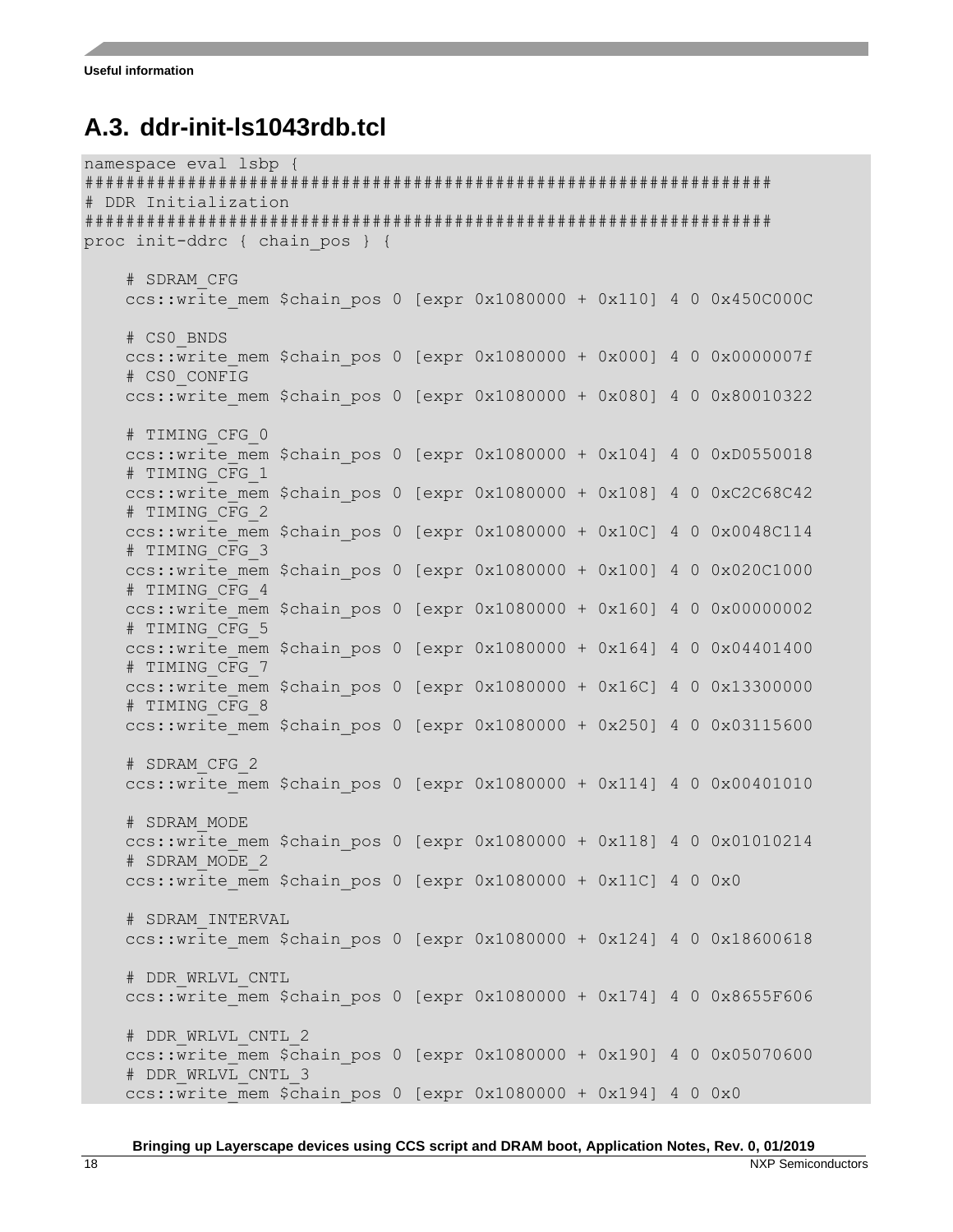# DDR\_CDR1  $ccs:$ :write mem \$chain pos 0 [expr 0x1080000 + 0xB28] 4 0 0x80040000 # DDR\_CDR2  $ccs::write$  mem \$chain pos 0 [expr 0x1080000 + 0xB2C] 4 0 0x0000A181 # SDRAM\_CLK\_CNTL  $ccs::write$  mem \$chain pos 0 [expr 0x1080000 + 0x130] 4 0 0x02000000 # DDR\_ZQ\_CNTL ccs::write mem \$chain pos 0 [expr 0x1080000 + 0x170] 4 0 0x8A090705 # SDRAM\_MODE\_9  $ccs::write$  mem \$chain pos 0 [expr 0x1080000 + 0x220] 4 0 0x00000400 # SDRAM\_MODE\_10  $ccs::write$  mem \$chain pos 0 [expr 0x1080000 + 0x224] 4 0 0x04000000 # CS0\_CONFIG\_2  $ccs::write$  mem \$chain pos 0 [expr 0x1080000 + 0x0C0] 4 0 0 # SDRAM\_CFG  $ccs::write$  mem \$chain pos 0 [expr 0x1080000 + 0x110] 4 0 0xC50C000C after 1000

} }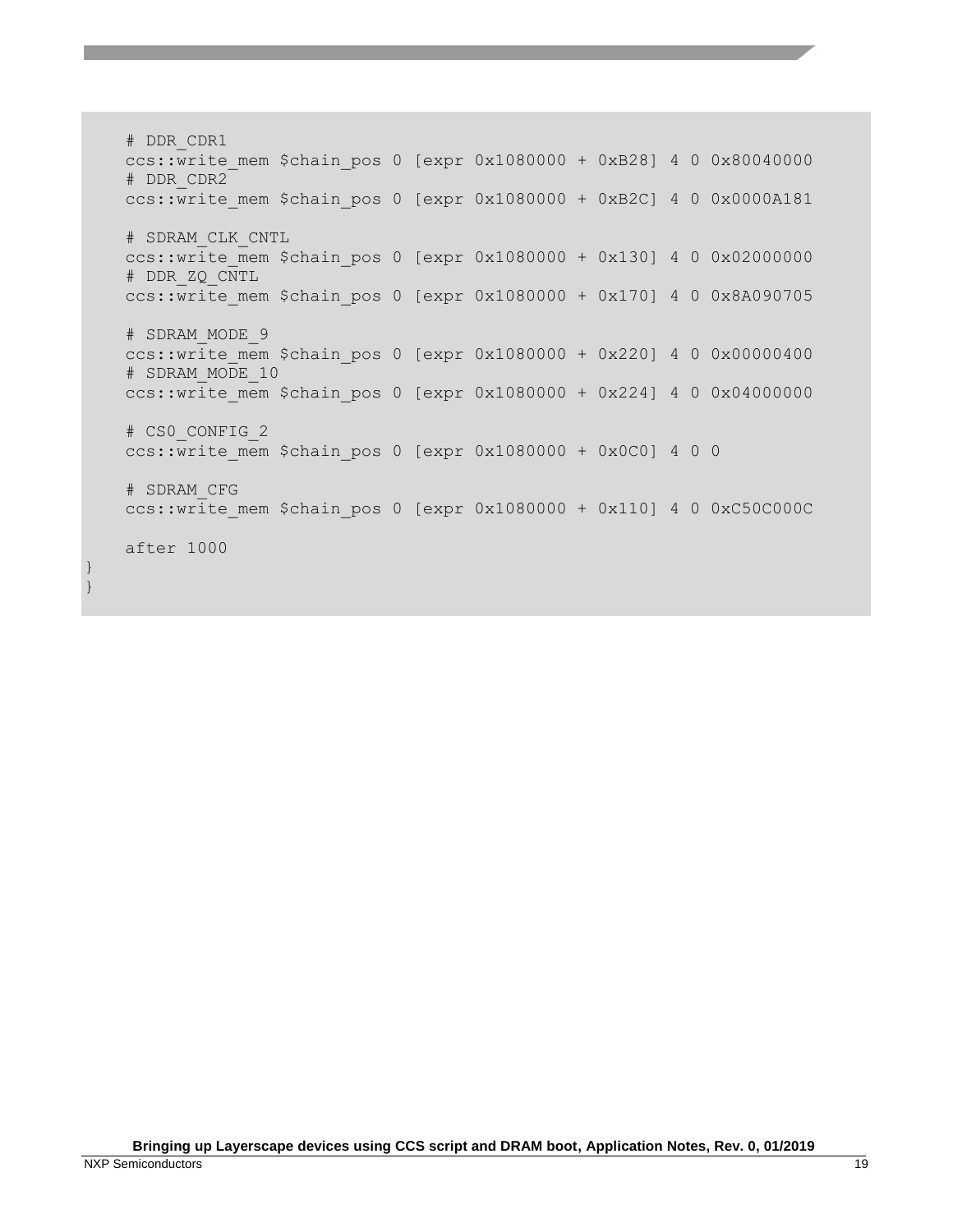#### <span id="page-19-0"></span>**A.4. ddr-init-ls1046rdb.tcl**

```
namespace eval lsbp {
###################################################################
# DDR Initialization
###################################################################
proc init-ddrc {chain_pos} {
     # CS0_BNDS
    ccs::write mem $chain pos 0 [expr 0x1080000 + 0x000] 4 0 0x000001ff
     # CS0_CONFIG
    ccs::write mem $chain pos 0 [expr 0x1080000 + 0x080] 4 0 0x80040322 # CS0_CONFIG_2
    ccs::write mem $chain pos 0 [expr 0x1080000 + 0x0c0] 4 0 0x0
     # CS_1_BNDS
    ccs::write mem $chain pos 0 [expr 0x1080000 + 0x008] 4 0 0x000001ff
     # CS1_CONFIG
    ccs::write mem $chain pos 0 [expr 0x1080000 + 0x084] 4 0 0x80000322
     # CS1_CONFIG_2
    ccs::write mem $chain pos 0 [expr 0x1080000 + 0x0c4] 4 0 0x0
     # CS_2_BNDS
    ccs::write mem $chain pos 0 [expr 0x1080000 + 0x010] 4 0 0x00000000
     # CS1_CONFIG
    ccs::write mem $chain pos 0 [expr 0x1080000 + 0x088] 4 0 0x00000000
     # CS1_CONFIG_2
     ccs::write_mem $chain_pos 0 [expr 0x1080000 + 0x0c8] 4 0 0x0
     # CS_2_BNDS
    ccs::write mem $chain pos 0 [expr 0x1080000 + 0x018] 4 0 0x00000000
     # CS1_CONFIG
    ccs::write mem $chain pos 0 [expr 0x1080000 + 0x08c] 4 0 0x00000000
     # CS1_CONFIG_2
    ccs::write mem $chain pos 0 [expr 0x1080000 + 0x0cc] 4 0 0x0
     # 1600MT/s
     # TIMING_CFG_0
    ccs::write mem $chain pos 0 [expr 0x1080000 + 0x104] 4 0 0x91550018
     # TIMING_CFG_3
    ccs::write mem $chain pos 0 [expr 0x1080000 + 0x100] 4 0 0x010c1000
     # TIMING_CFG_1
    ccs::write mem $chain pos 0 [expr 0x1080000 + 0x108] 4 0 0xbab48c42
     # TIMING_CFG_2
    ccs::write mem $chain pos 0 [expr 0x1080000 + 0x10C] 4 0 0x0048c111
     # DDR_CDR1
    ccs::write mem $chain pos 0 [expr 0x1080000 + 0xB28] 4 0 0x80040000
     # DDR_CDR2
```
**Bringing up Layerscape devices using CCS script and DRAM boot, Application Notes, Rev. 0, 01/2019**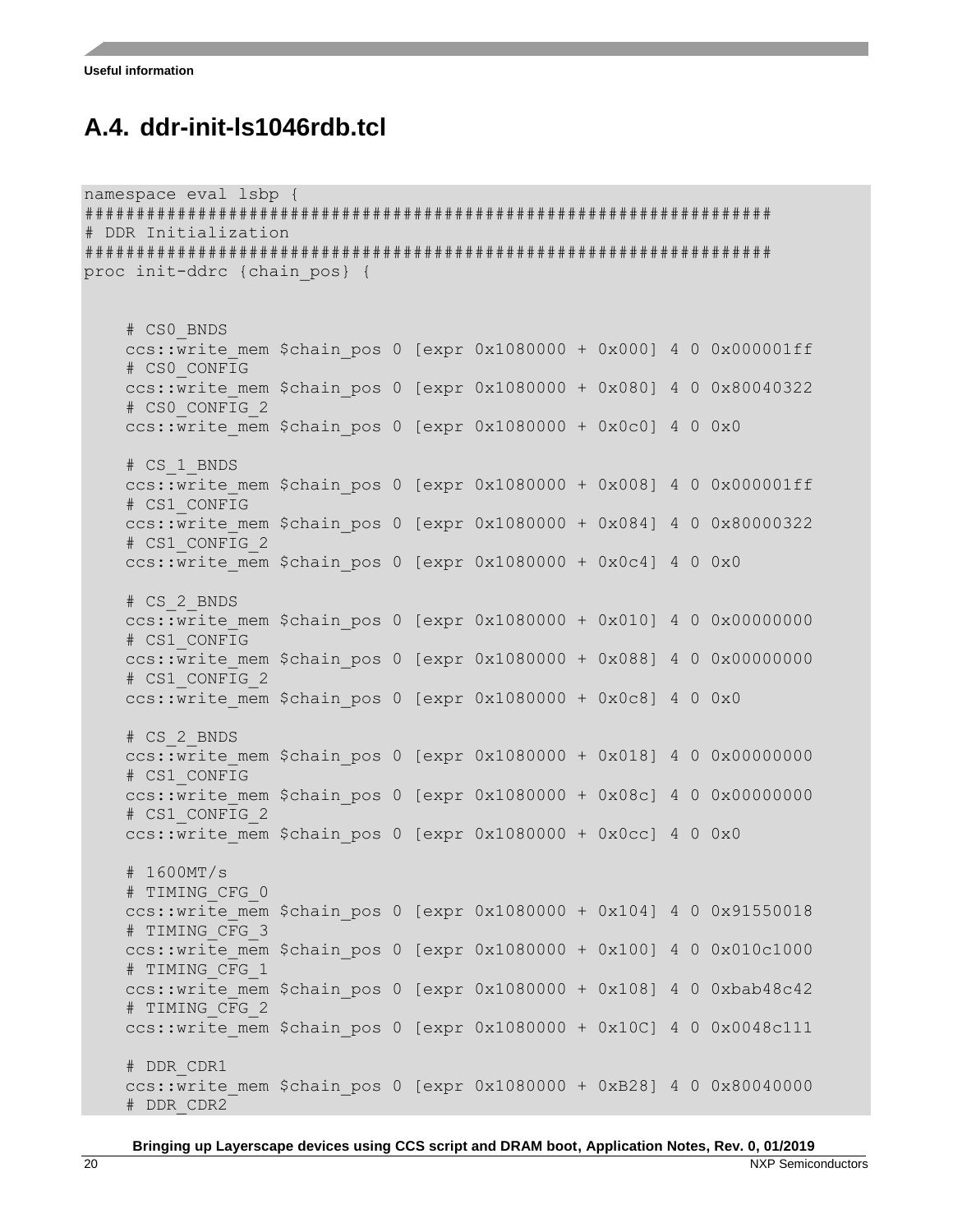ccs::write mem \$chain pos 0 [expr  $0x1080000 + 0xB2C$ ] 4 0  $0x000000C1$  # SDRAM\_CFG  $ccs::write$  mem \$chain pos 0 [expr 0x1080000 + 0x110] 4 0 0x65044000 # DDR\_DATA\_INIT  $ccs::write$  mem \$chain pos 0 [expr 0x1080000 + 0x128] 4 0 0xDEADBEEF # SDRAM\_CFG\_2 ccs::write mem \$chain pos 0 [expr 0x1080000 + 0x114] 4 0 0x00401111 # SDRAM\_MODE ccs::write mem \$chain pos 0 [expr 0x1080000 + 0x118] 4 0 0x03010210 # SDRAM\_MODE\_3  $ccs::write$  mem \$chain pos 0 [expr 0x1080000 + 0x200] 4 0 0x00010210 # SDRAM\_MODE\_5  $ccs::write$  mem \$chain pos 0 [expr 0x1080000 + 0x208] 4 0 0x00010210 # SDRAM\_MODE\_7 ccs::write mem \$chain pos 0 [expr 0x1080000 + 0x210] 4 0 0x00010210 # SDRAM\_MODE\_2 ccs::write mem \$chain pos 0 [expr 0x1080000 + 0x11C] 4 0 0x00000000 # SDRAM\_MODE\_4  $ccs:$ :write mem \$chain pos 0 [expr 0x1080000 + 0x204] 4 0 0x00000000 # SDRAM\_MODE\_6  $ccs::write$  mem \$chain pos 0 [expr 0x1080000 + 0x20C] 4 0 0x00000000 # SDRAM\_MODE\_8 ccs::write mem \$chain pos 0  $[expr 0x1080000 + 0x214]$  4 0 0x00000000 # SDRAM\_MODE\_9 ccs::write mem \$chain pos 0  $[expr 0x1080000 + 0x220]$  4 0 0x00000500 # SDRAM\_MODE\_11  $ccs::write$  mem \$chain pos 0 [expr 0x1080000 + 0x228] 4 0 0x00000400 # SDRAM\_MODE\_13  $ccs::write$  mem \$chain pos 0 [expr 0x1080000 + 0x230] 4 0 0x00000400 # SDRAM\_MODE\_15 ccs::write mem \$chain pos 0 [expr 0x1080000 + 0x238] 4 0 0x00000400 # SDRAM\_MODE\_10  $ccs::write$  mem \$chain pos 0 [expr 0x1080000 + 0x224] 4 0 0x00400000 # SDRAM\_MODE\_12  $ccs::write$  mem \$chain pos 0 [expr 0x1080000 + 0x22C] 4 0 0x00400000 # SDRAM\_MODE\_14 ccs::write mem \$chain pos 0  $[expr 0x1080000 + 0x234]$  4 0 0x00400000 # SDRAM\_MODE\_16 ccs::write mem \$chain pos 0 [expr 0x1080000 + 0x23c] 4 0 0x00400000 # SDRAM\_INTERVAL ccs::write mem \$chain pos 0 [expr 0x1080000 + 0x124] 4 0 0x18600000 # DDR\_SDRAM\_CLK\_CNTL  $ccs::write$  mem \$chain pos 0 [expr 0x1080000 + 0x130] 4 0 0x02000000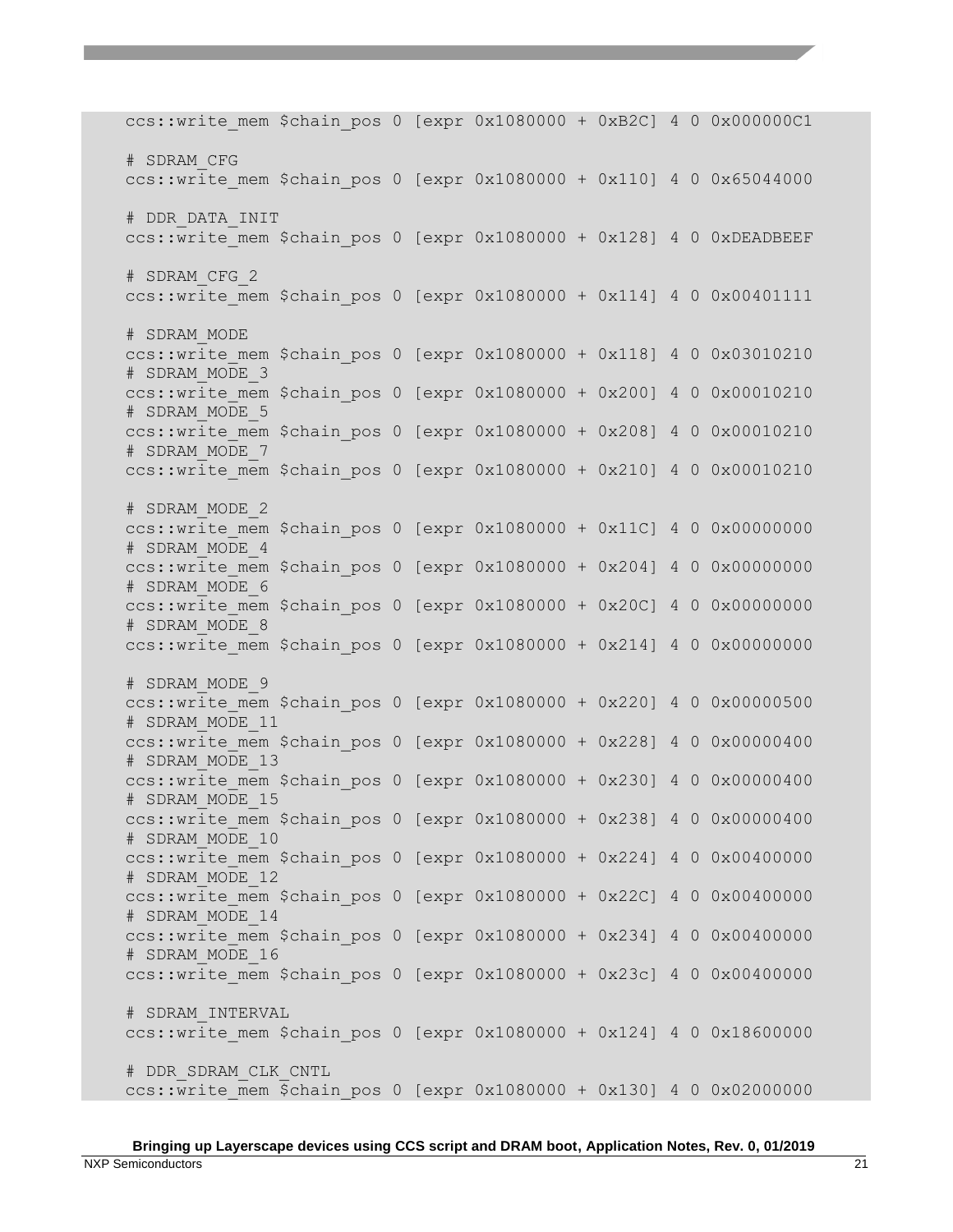```
 # TIMING_CFG_4
ccs::write mem $chain pos 0 [expr 0x1080000 + 0x160] 4 0 0x00000002
 # TIMING_CFG_5
ccs::write mem $chain pos 0 [expr 0x1080000 + 0x164] 4 0 0x03401400
 # DDR_SDRAM_CFG_3
ccs::write mem $chain pos 0 [expr 0x1080000 + 0x260] 4 0 0x00000000
 # TIMING_CFG_6
 ccs::write_mem $chain_pos 0 [expr 0x1080000 + 0x168] 4 0 0x00000000
 # TIMING_CFG_7
ccs::write mem $chain pos 0 [expr 0x1080000 + 0x16C] 4 0 0x13300000 # TIMING_CFG_8
ccs::write mem $chain pos 0 [expr 0x1080000 + 0x250] 4 0 0x01004600
 #DDR_DQ_MAP0
ccs::write mem $chain pos 0 [expr 0x1080000 + 0x400] 4 0 0x32C57554
 #DDR_DQ_MAP1
ccs::write mem $chain pos 0 [expr 0x1080000 + 0x404] 4 0 0xD4BB0BD4
 #DDR_DQ_MAP2
ccs::write mem $chain pos 0 [expr 0x1080000 + 0x408] 4 0 0x2EC2F554
 #DDR_DQ_MAP3
ccs::write mem $chain pos 0 [expr 0x1080000 + 0x40c] 4 0 0xd95d4001
 #DDR_ZQ_CNTL
ccs::write mem $chain pos 0 [expr 0x1080000 + 0x170] 4 0 0x8a090705
 # DDR_WRLVL_CNTL
ccs::write mem $chain pos 0 [expr 0x1080000 + 0x174] 4 0 0x8675F607
 # DDR_WRLVL_CNTL_2
ccs::write mem $chain pos 0 [expr 0x1080000 + 0x190] 4 0 0x08090a0c
# DDR WRLVL CNTL 3
ccs::write mem $chain pos 0 [expr 0x1080000 + 0x194] 4 0 0x0d0f100b
 # DEBUG_38
ccs::write mem $chain pos 0 [expr 0x1080000 + 0xf94] 4 0 0x80000000 # SDRAM_CFG
ccs::write mem $chain pos 0 [expr 0x1080000 + 0x110] 4 0 0xe5044000 after 1000
```
} }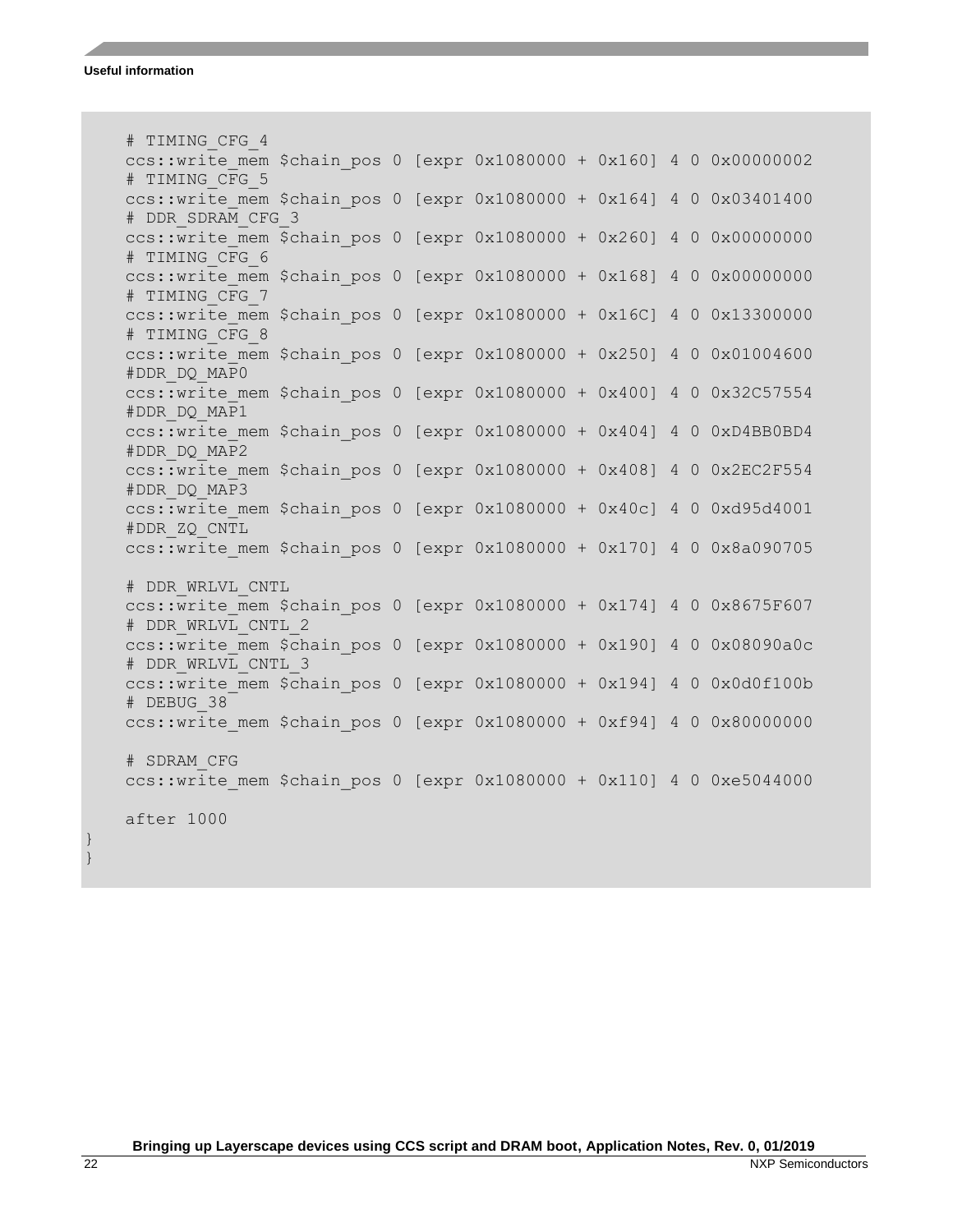## <span id="page-22-0"></span>**Appendix B. Revision History**

| <b>Revision number</b> | Date    | <b>Substantive changes</b> |
|------------------------|---------|----------------------------|
|                        | 01/2019 | Initial public release     |

**Bringing up Layerscape devices using CCS script and DRAM boot, Application Notes, Rev. 0, 01/2019**